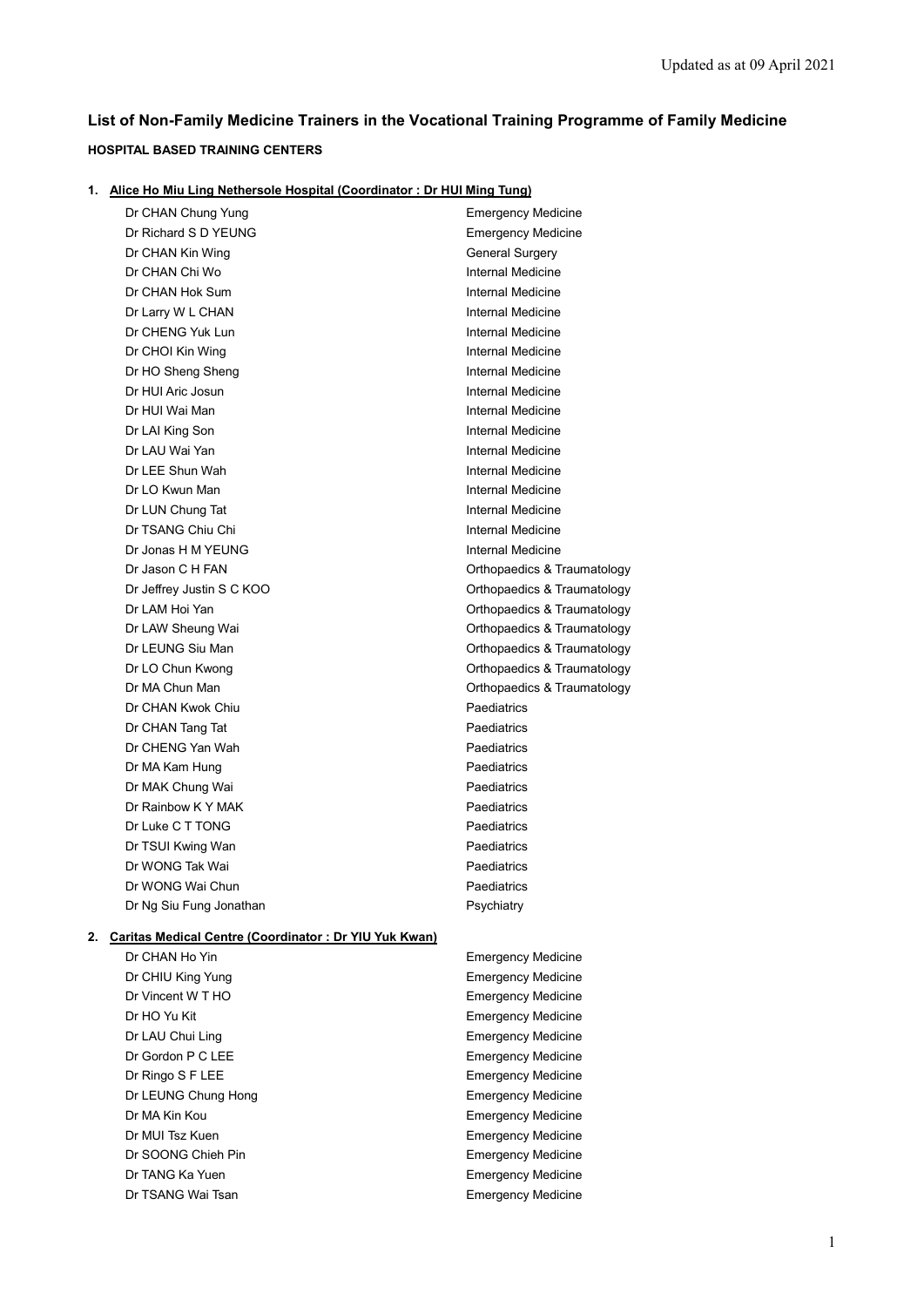Dr CHAN Man Pan General Surgery Dr CHEUNG Chung Yeung General Surgery Dr LEUNG Chi Keung General Surgery Dr Tommy C H MAN General Surgery Dr NG Ka Chun General Surgery Dr Steven K L TING General Surgery Dr WONG Kwok Wa General Surgery Dr CHENG Jen Ngai **Internal Medicine** Dr CHIU Chi Suen Internal Medicine Dr CHOW Chi Kai **Internal Medicine** Dr KWOK Oi Ling **Internal Medicine** Dr LEUNG Chi Shing **Internal Medicine** Dr LEUNG Chung Ping **Internal Medicine** Dr NG Kam Hung **Internal Medicine** Dr Lawrence C Y ONG **Internal Medicine** Dr SAY Chun Yu **Internal Medicine** Dr SHAN Hok Shing **Internal Medicine Dr SHEK Lam Hin Internal Medicine** Dr Vicki H K TAM **Internal Medicine** Dr WONG Cheuk Lik **Internal Medicine** Dr WONG Chit Wai **Internal Medicine** Dr WONG Mo Lin **Internal Medicine** Dr WONG Wing Yin **Internal Medicine** Dr WOO Kam Wing **Internal Medicine** Dr David S P YONG Internal Medicine Dr YOUNG Kit Yu **Internal Medicine** Dr YUEN Sze Kit **Internal Medicine** Dr Epiphania Y C CHAN **Obstetrics & Gynaecology** Dr Mimi T M FUNG **Dr Mimi T M FUNG Obstetrics & Gynaecology** Dr HE Mung Yuen **Obstetrics & Gynaecology** Dr HUI Sze Ki **Obstetrics & Gynaecology** Dr Fred Y L KUNG **Dr Fred Y L KUNG Obstetrics & Gynaecology** Dr LEE Kai Wan **Obstetrics & Gynaecology** Dr LEE Yun Ting **Canadian Contract Contract Contract Contract Contract Contract Contract Contract Contract Contract Contract Contract Contract Contract Contract Contract Contract Contract Contract Contract Contract Contrac** Dr LO Tsz Kin **Obstetrics & Gynaecology** Dr MOK Sau Lan **Obstetrics & Gynaecology** Dr TAM Man Sum **Dr TAM Man Sum** Constant Constant Constant Constant Constant Constant Constant Constant Constant Dr Janet S M TANG **Dr Janet S M TANG Obstetrics & Gynaecology** Dr Rebecca S F WAN **Dr Rebecca S F WAN** Obstetrics & Gynaecology Dr Queenie H Y WONG **Obstetrics & Gynaecology** Dr Rose P S CHAN Ophthalmology Dr Ida Y F IO **Ophthalmology** Dr Madeline K M KWOK **Ophthalmology** Dr KWONG Chi Ho **Ophthalmology** Dr Rachel P W KWONG **Ophthalmology** Dr Frank H P LAI **Dr Frank H P LAI** Dr Robert F LAM **Ophthalmology** Dr LI Chi Lai **Ophthalmology** Dr Fiona O J LUK Ophthalmology Dr Abbie S W LUK Ophthalmology Dr NGAI Wing Sang **Ophthalmology** Dr WONG Kwok Tung **Canadian Control Control Control Control Control Control Control Control Control Control Control Control Control Control Control Control Control Control Control Control Control Control Control Control Co** Dr WONG Lee Ophthalmology Dr CHAN Hing Shing **CHAN Hing Shing Community** Change of CHAN Hing Shing Orthopaedics & Traumatology Dr CHIU Ming Yu **Dr CHIU Ming Yu Orthopaedics & Traumatology** Dr HO Sheung Tung **Dr HO Sheung Tung Community** Control of Community Control Orthopaedics & Traumatology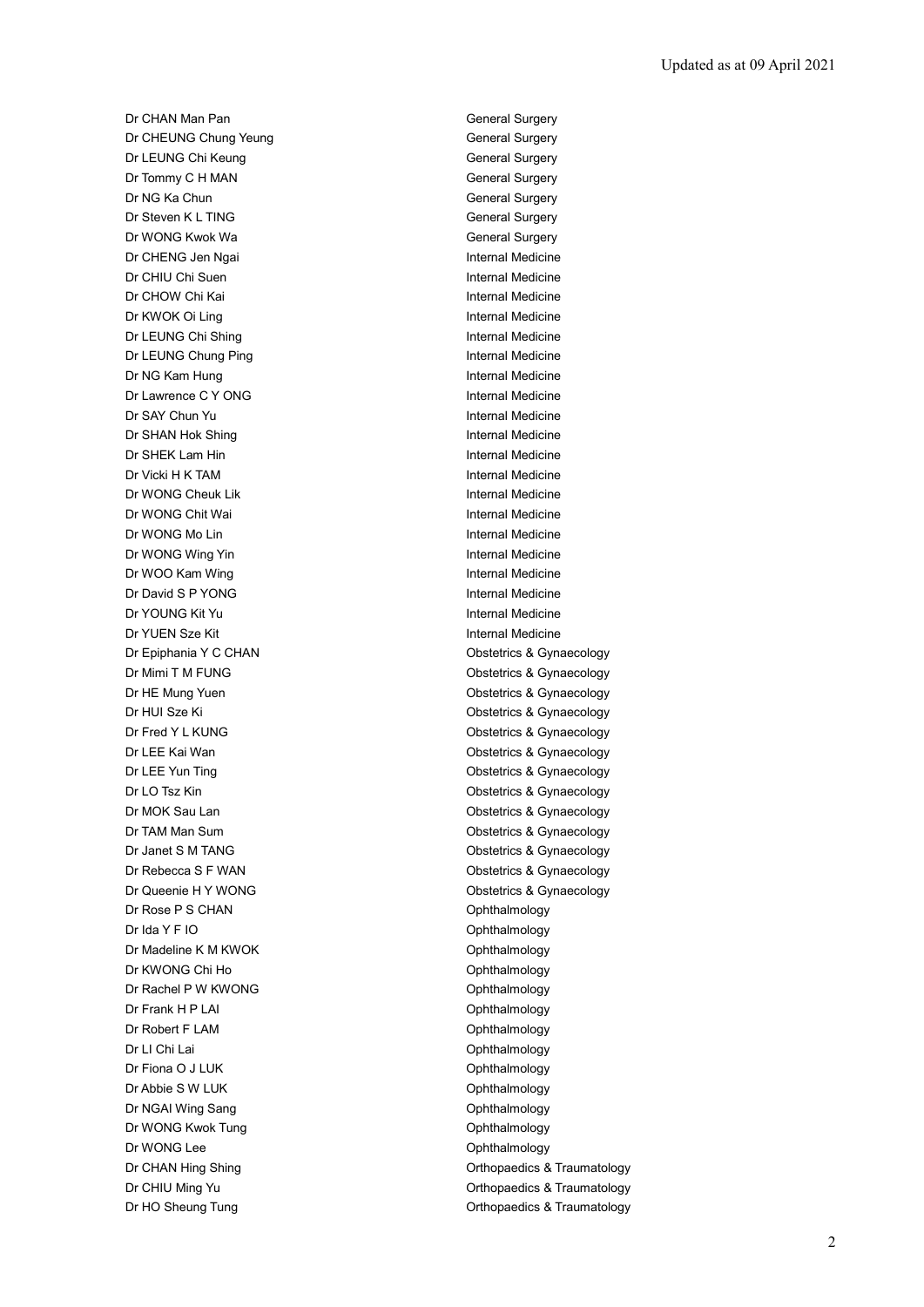| Dr Angela W H HO    | Orthopaedics & Traumatology |
|---------------------|-----------------------------|
| Dr IP Hoi Yeung     | Orthopaedics & Traumatology |
| Dr MAN Lok Pong     | Orthopaedics & Traumatology |
| Dr WONG Kwok Ho     | Orthopaedics & Traumatology |
| Dr YEUNG Yip Kan    | Orthopaedics & Traumatology |
| Dr CHAN Cheong Wai  | Paediatrics                 |
| Dr CHENG Wai Wai    | Paediatrics                 |
| Dr CHEUNG Ka Ming   | Paediatrics                 |
| Dr HUI Wai Han      | Paediatrics                 |
| Dr HUNG Kei Wong    | Paediatrics                 |
| Dr KO Chun Hung     | Paediatrics                 |
| Dr KO Po Wan        | Paediatrics                 |
| Dr LAM Ping         | Paediatrics                 |
| Dr LAU Wai Ling     | Paediatrics                 |
| Dr Yoki Y K FONG    | Psychiatry                  |
| Dr HO Pui Tat       | Psychiatry                  |
| Dr KU Kwok Hung     | Psychiatry                  |
| Dr Shirley S L WONG | Psychiatry                  |
|                     |                             |

# **3. Castle Peak Hospital (Coordinator : Dr CHAN Cheong Fai)**

| Dr CHAN Cheong Fai                                                     | Psychiatry |
|------------------------------------------------------------------------|------------|
| Dr CHAN Kai Tai                                                        | Psychiatry |
| Dr CHENG Chi Wai                                                       | Psychiatry |
| Dr CHENG Koi Man                                                       | Psychiatry |
| Dr CHIANG Tin Po                                                       | Psychiatry |
| Dr CHOW Suet Yan                                                       | Psychiatry |
| Dr LAI Wing Him                                                        | Psychiatry |
| Dr LAM Ming                                                            | Psychiatry |
| Dr Jenny P H LAM                                                       | Psychiatry |
| Dr LAM Siu Man                                                         | Psychiatry |
| Dr LAU Mei Suen                                                        | Psychiatry |
| Dr LAU Yuk Shing                                                       | Psychiatry |
| Dr LUI Sai Yu                                                          | Psychiatry |
| Dr MAK Shun Chi                                                        | Psychiatry |
| Dr Bonnie W M SIU                                                      | Psychiatry |
| Dr TSUI Chi Fong                                                       | Psychiatry |
| Dr TUNG Chi Kwong                                                      | Psychiatry |
| Dr Jessica O Y WONG                                                    | Psychiatry |
| Dr YEUNG Sze Wing                                                      | Psychiatry |
| $\mathbf{u}$ . $\mathbf{u}$ . $\mathbf{u}$ . The state of $\mathbf{u}$ |            |

# **4. Evangel Hospital (Coordinator: Dr Billy S H CHUI)**

| Dr Dennis Y P YUEN | Internal Medicine   |
|--------------------|---------------------|
| Dr David Y W WONG  | Ophthalmology       |
| Dr FUNG Shiu Kee   | Otorhinolaryngology |
| Dr Leo P W CHIU    | Psychiatry          |
|                    |                     |

### **5. Fung Yiu King Hospital (Coordinator: Dr James K H LUK)**

| Dr Felix H W CHAN  | Geriatric Medicine |
|--------------------|--------------------|
| Dr CHAN Tuen Ching | Geriatric Medicine |
| Dr James K H LUK   | Geriatric Medicine |

### **6. Grantham Hospital – Ophthalmology (Coordinator: Prof Jimmy S M LAI)**

| Prof Jimmy S M LAI | Ophthalmology |
|--------------------|---------------|
| Dr Yim Suk Ming    | Ophthalmology |

### **7. Hong Kong Sanatorium & Hospital (Coordinator: Dr Joseph W T CHAN)**

Dr Johnny C Y CHAN Dermatology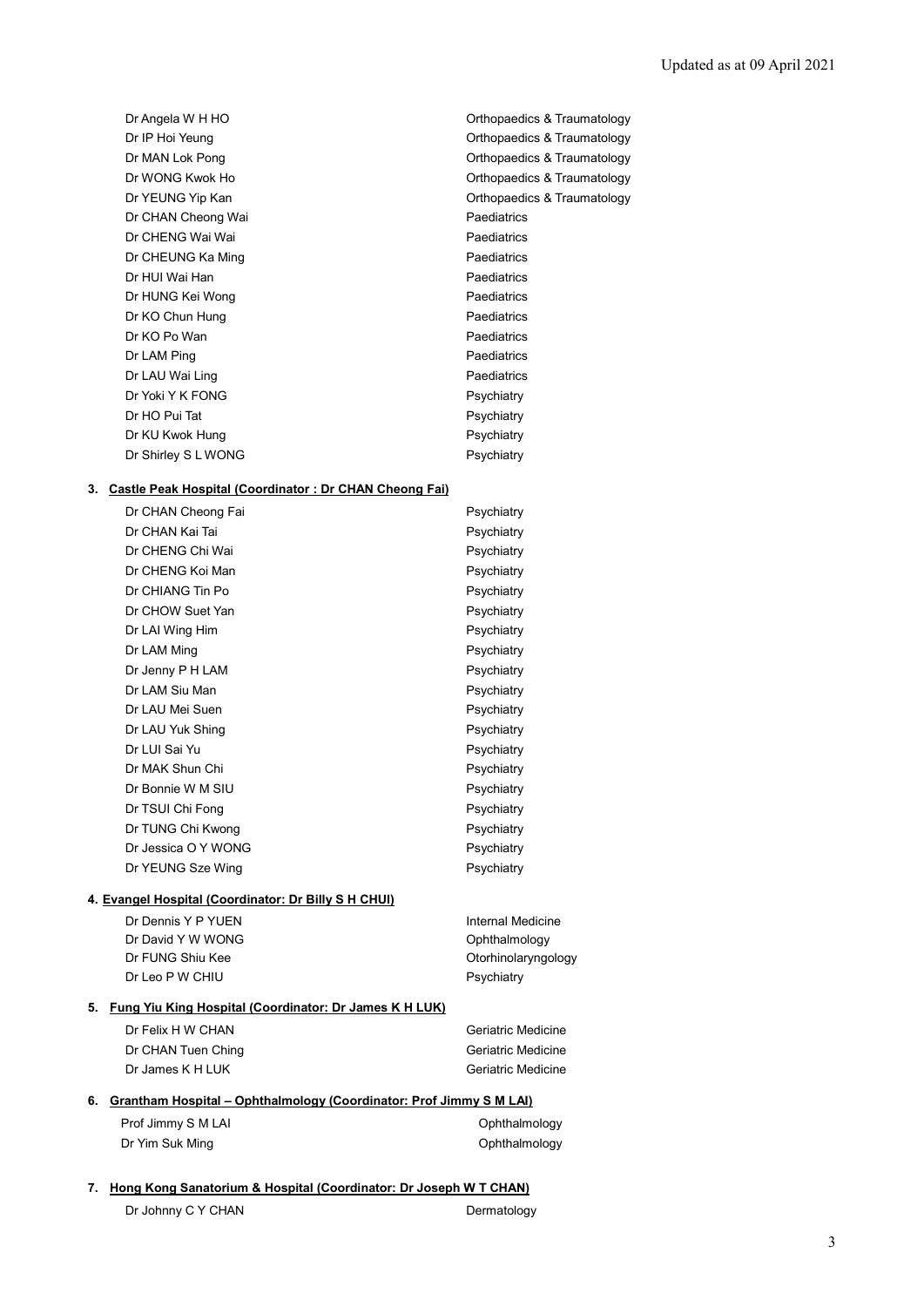Dr Ian C T TSE Dermatology Dr Angus C W CHAN General Surgery Dr WONG Wai Sang General Surgery Dr Annie O O CHAN Internal Medicine Dr LAM Bing **Internal Medicine** Dr Raymond H S LIANG **Internal Medicine** Dr LO Kwok Wing **Internal Medicine** Dr John S M CHANG **Ophthalmology** Dr Ivan N CHEN Ophthalmology Dr Walton W T LI CHARGE COMMUNICATION COMMUNICATION Ophthalmology Dr Agnes T Y TSE Ophthalmology Dr Joan T WU **Ophthalmology** Dr Ignace W WEI **Dr Ignace W WEI** Dr TSAO Yen Chow **Paediatrics** Dr Ben K L CHEUNG Psychiatry Dr IP Yan Ming **Property** Psychiatry

Dr Joseph W T CHAN **Dr Joseph W T CHAN Obstetrics & Gynaecology** Dr Stephen W C WU **Dr Stephen W C WU Orthopaedics & Traumatology** 

#### **8. Haven of Hope Hospital (Coordinator: Dr LAM Wai Man)**

| Dr MOK Shan Shan    | Geriatric Medicine |
|---------------------|--------------------|
| Dr CHAN Kam Keung   | Internal Medicine  |
| Dr CHAN Kin Sang    | Internal Medicine  |
| Dr LAM Wai Man      | Internal Medicine  |
| Dr NG Sheung Ching  | Internal Medicine  |
| Dr Donald K K SHING | Internal Medicine  |
| Dr WAH Shu Hong     | Internal Medicine  |
| Dr WONG Wei Yin     | Internal Medicine  |
| Dr YIP Choi Wan     | Internal Medicine  |

#### **9. Hong Kong Buddhist Hospital (Coordinator: Dr Stanley K F TAM)**

| Dr Dorothy W H Kwok | Internal Medicine |
|---------------------|-------------------|
| Dr MA Hon Sum       | Internal Medicine |
| Dr Stanley K F TAM  | Internal Medicine |
| Dr YAU Wai Shan     | Internal Medicine |

#### **10. Hong Kong Eye Hospital (Coordinator: Dr YUEN Kwok Lai)**

| Dr CHAN Kar Man      | Ophthalmology |
|----------------------|---------------|
| Dr CHI Chung Chai    | Ophthalmology |
| Dr CHOW Wing See     | Ophthalmology |
| Dr Angie H C FONG    | Ophthalmology |
| Dr Yolanda Y Y KWONG | Ophthalmology |
| Dr Isabel S W LAI    | Ophthalmology |
| Dr LAM Nai Man       | Ophthalmology |
| Dr LEUNG Lai Chun    | Ophthalmology |
| Dr LOK Ka Hing       | Ophthalmology |
| Dr MOHAMED Shaheeda  | Ophthalmology |
| Dr Clement C Y THAM  | Ophthalmology |
| Dr TSANG Chi Wai     | Ophthalmology |
| Dr Mandy O M WONG    | Ophthalmology |
| Dr WONG Siu Man      | Ophthalmology |
| Dr Victoria W Y WONG | Ophthalmology |
| Dr YUEN Kwok Lai     | Ophthalmology |

### **11. Kowloon Hospital, Department of Psychiatry (Coordinator: Dr Roger M K NG)**

| Dr CHAN Ka Yee   | Psychiatry |
|------------------|------------|
| Dr LAM Chun      | Psychiatry |
| Dr LAM Wai Keung | Psychiatry |
| Dr LEE Che Kin   | Psychiatry |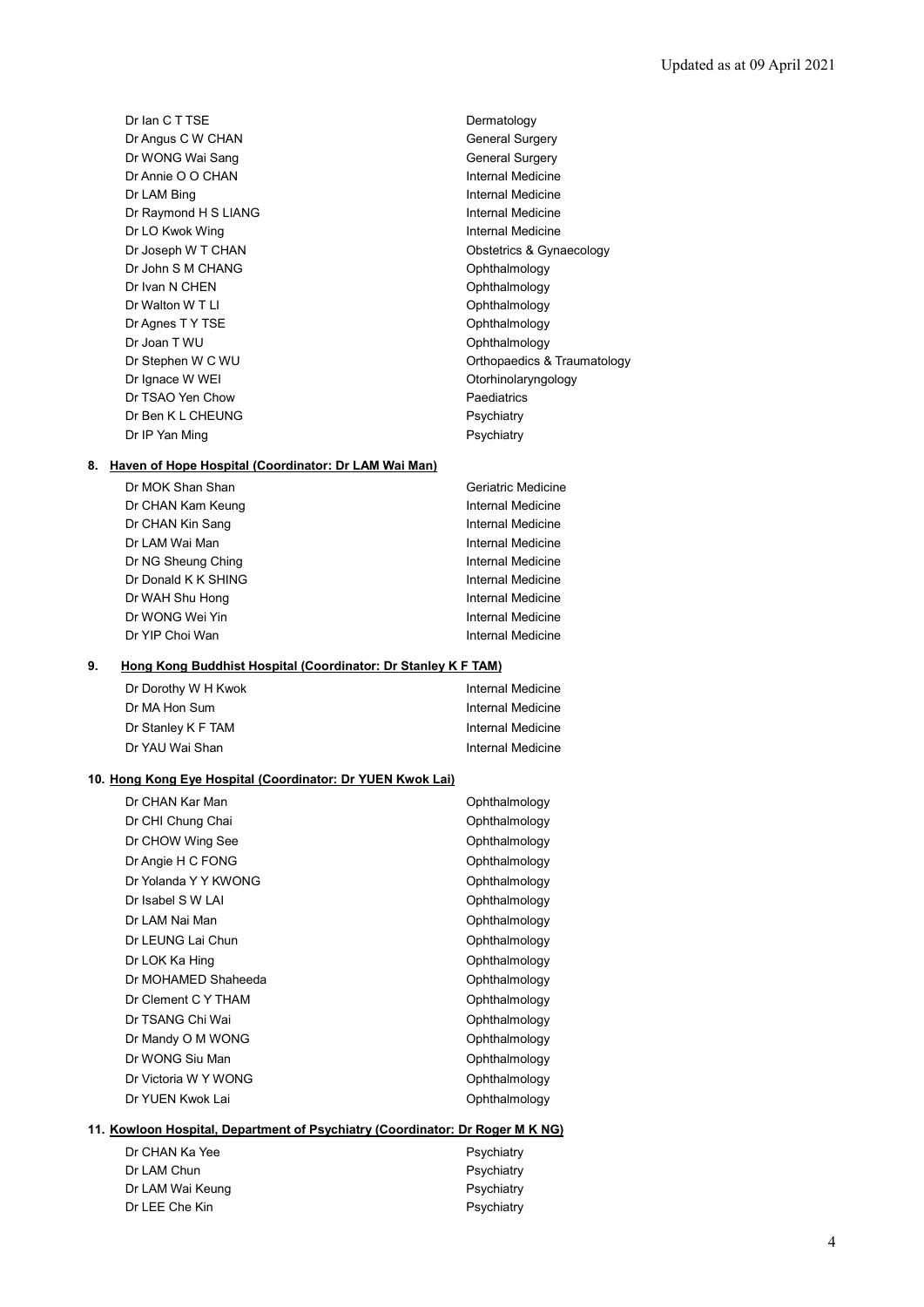|     | Dr LEE Hing Wah                                                 | Psychiatry                                                                         |
|-----|-----------------------------------------------------------------|------------------------------------------------------------------------------------|
|     | Dr Kevin Y T LI                                                 | Psychiatry                                                                         |
|     | Dr Roger M K NG                                                 | Psychiatry                                                                         |
|     | Dr POON Ting Keung                                              | Psychiatry                                                                         |
|     | Dr WONG Man Tak                                                 | Psychiatry                                                                         |
|     | Dr Eric W C YAU                                                 | Psychiatry                                                                         |
|     | Dr Gabriel K K YU                                               | Psychiatry                                                                         |
|     |                                                                 | 12. Kowloon Hospital, Respiratory Medical Department (Coordinator: Dr LING Sai On) |
|     | Dr KWAN Hoi Yee                                                 | Internal Medicine                                                                  |
|     | Dr LING Sai On                                                  | Internal Medicine                                                                  |
|     | Dr Thomas Y W MOK                                               | Internal Medicine                                                                  |
|     | Dr POON Yik Ning                                                | Internal Medicine                                                                  |
|     | Dr Anthony P Y YAU                                              | Internal Medicine                                                                  |
|     | Dr YIM Chie Wai                                                 | Internal Medicine                                                                  |
| 13. | <b>Kwai Chung Hospital (Coordinator: Dr Desmond G H NGUYEN)</b> |                                                                                    |
|     | Dr CHAN Cheuk Chi                                               | Psychiatry                                                                         |
|     | Dr CHAN Chin Ho                                                 | Psychiatry                                                                         |
|     | Dr CHAN Hung                                                    | Psychiatry                                                                         |
|     | Dr CHAN Lap Kei                                                 | Psychiatry                                                                         |
|     | Dr CHENG Kin Shing                                              | Psychiatry                                                                         |
|     | Dr Bonnie M M CHIU                                              | Psychiatry                                                                         |
|     | Dr CHOI Yan Yin                                                 | Psychiatry                                                                         |
|     | Dr Catherine S Y CHONG                                          | Psychiatry                                                                         |
|     | Dr Stephanie S K CHU                                            | Psychiatry                                                                         |
|     | Dr CHUN King Kong                                               | Psychiatry                                                                         |
|     | Dr HEUNG Joyce                                                  | Psychiatry                                                                         |
|     | Dr HO Pui Tat                                                   | Psychiatry                                                                         |
|     | Dr KU Kwok Hung                                                 | Psychiatry                                                                         |
|     | Dr Lisa L S LAU                                                 | Psychiatry                                                                         |
|     | Dr LEE Chi Chiu                                                 | Psychiatry                                                                         |
|     | Dr LEE Quinson                                                  | Psychiatry                                                                         |
|     | Dr LEE Wing King                                                | Psychiatry                                                                         |
|     | Dr Joey S Y LEUNG                                               | Psychiatry                                                                         |
|     | Dr LI Ching Kwok                                                | Psychiatry                                                                         |
|     | Dr LIU Wan Wan                                                  | Psychiatry                                                                         |
|     | Dr Alison W F LO                                                | Psychiatry                                                                         |
|     | Dr LU Wan Yin                                                   | Psychiatry                                                                         |
|     | Dr Desmond G H NGUYEN                                           | Psychiatry                                                                         |
|     | Dr Clara M W SIU                                                | Psychiatry                                                                         |
|     | Dr Danny W H TAM                                                | Psychiatry                                                                         |
|     | Dr TANG Chun Pan                                                | Psychiatry                                                                         |
|     | Dr TANG Hoi Yin                                                 | Psychiatry                                                                         |
|     | Dr TANG Wing Ki                                                 | Psychiatry                                                                         |
|     | Dr TSANG Suk Ling                                               | Psychiatry                                                                         |
|     | Dr Carrie K Y TUNG                                              | Psychiatry                                                                         |
|     | Dr Lydia K Y WONG                                               | Psychiatry                                                                         |
|     | Dr WONG Lai Yi                                                  | Psychiatry                                                                         |
|     | Dr Charlotte W K WONG                                           | Psychiatry                                                                         |
|     | Dr Shirley S L WONG                                             | Psychiatry                                                                         |
|     | Dr Terence T Y YEUNG                                            | Psychiatry                                                                         |
|     | Dr Vicky W K YOUNG                                              | Psychiatry                                                                         |
|     | Dr YU Yee Wah                                                   | Psychiatry                                                                         |
|     |                                                                 |                                                                                    |

# **14. Kwong Wah Hospital (Coordinator: Dr Lorna V NG)**

Dr AU Yiu Kai **General Surgery**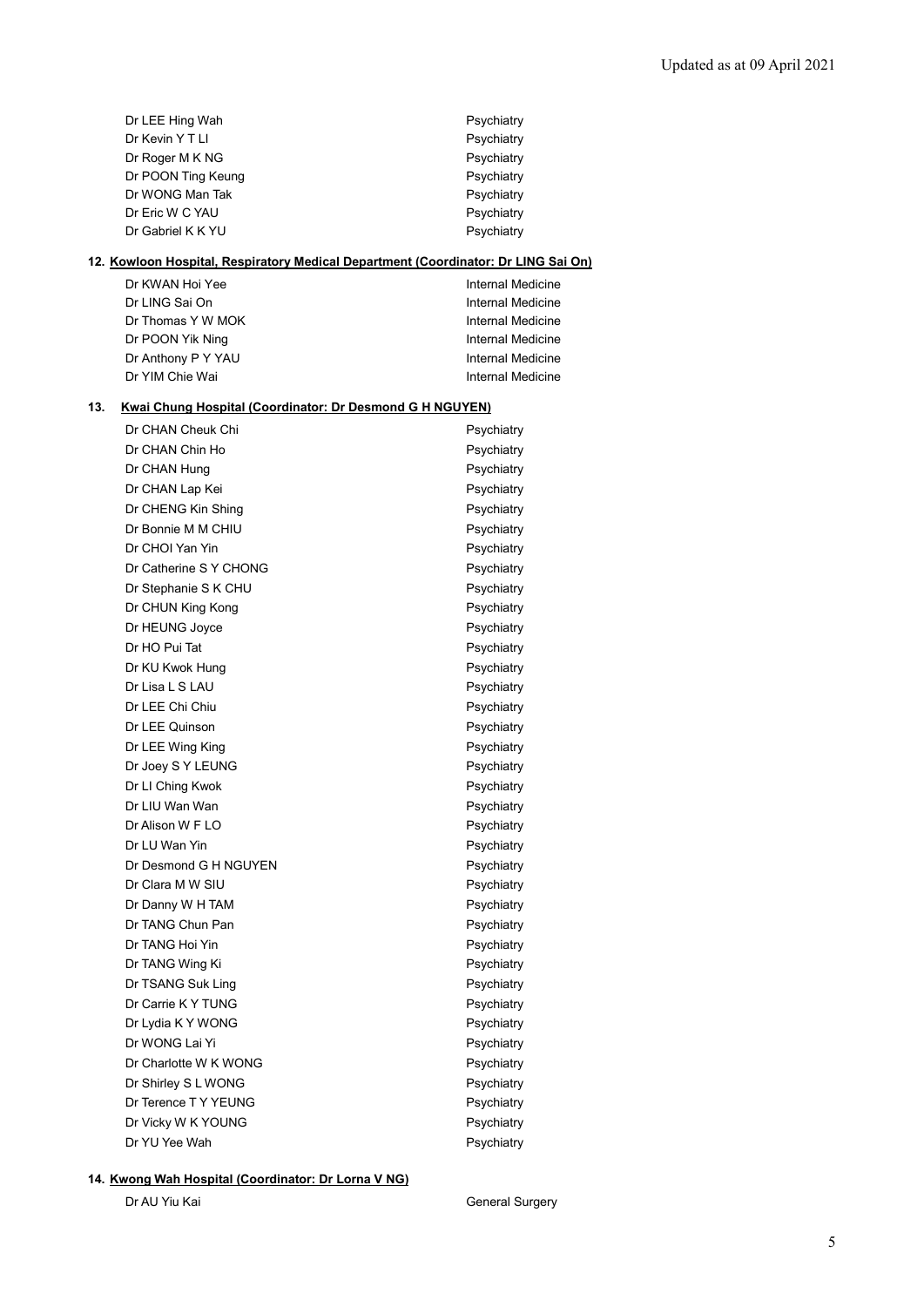Dr Miranda C M CHAN General Surgery Dr Patrick Y Y LAU General Surgery Dr LAW In Chak General Surgery **Dr NG Yim Hung General Surgery** General Surgery Dr YING Wai Leung General Surgery Dr CHAN Ming Houng **Internal Medicine** Dr KWAN Min Chung **Internal Medicine** Dr MAK Siu Ka **Internal Medicine** Dr WONG Ping Nam **Internal Medicine** Dr CHAN Kit Sheung **Obstetrics & Gynaecology** Dr LAI Shui Fan **Obstetrics & Gynaecology** Dr LAU Wai Lam **Dr LAU Wai Lam** Constant Constant Constant Constant Constant Constant Constant Constant Constant Dr LEUNG Wing Cheong **Channel Contract Cheong** Chestetrics & Gynaecology Dr YUNG Wai Kwan **Obstetrics & Gynaecology** Dr KWOK Ka Li Paediatrics Dr LAM Yuen Yu **Paediatrics** Dr Lettie C K LEUNG Paediatrics Dr Daniel K K NG Paediatrics

Dr Irene L Y CHO **Obstetrics & Gynaecology** Dr LAM Mei Ting **Canadian Control of Contract Control Control Contract Control Control Control Control Control Control Control Control Control Control Control Control Control Control Control Control Control Control Control** Dr LEUNG Tsin Wah **Obstetrics & Gynaecology** Dr Kennis A L LIU **Dr Kennis A L LIU** Dr Vivian K S NG Contract Contract Contract Contract Contract Contract Contract Contract Contract Contract Contract Contract Contract Contract Contract Contract Contract Contract Contract Contract Contract Contract Contrac Dr CHAN Wai Lam **Dr CHAN Wai Lam** Orthopaedics & Traumatology Dr CHOI Siu Tong **Orthopaedics & Traumatology** Dr KWOK Tik Koon **Orthopaedics & Traumatology** Dr Keith H M WAN **Dr Keith H M WAN** Orthopaedics & Traumatology Dr WONG Hing Cheong **Orthopaedics & Traumatology** Dr WONG Kam Kwong **Cameratology Orthopaedics & Traumatology** Dr Kevin K H WONG **Dr Kevin K H WONG Orthopaedics & Traumatology** Dr WONG Wing Cheung **Changes Controller Controller Controller** Orthopaedics & Traumatology Dr WOO Siu Bon **Orthopaedics & Traumatology** Dr Vincent P H YU Control of Control of Control Control of Control Orthopaedics & Traumatology

#### **15. North District Hospital (Coordinator: Dr HUI Ming Tung)**

| Dr Bin A K KITCHELL | <b>Emergency Medicine</b>   |
|---------------------|-----------------------------|
| Dr LAW Kam Leung    | <b>Emergency Medicine</b>   |
| Dr CHAN Wing Cheong | <b>General Surgery</b>      |
| Dr CHEUNG Ka Yin    | <b>General Surgery</b>      |
| Dr CHEUNG Yue Sun   | <b>General Surgery</b>      |
| Dr LEONG Heng Tat   | <b>General Surgery</b>      |
| Dr Raymond S K LI   | <b>General Surgery</b>      |
| Dr MAK Siu King     | <b>General Surgery</b>      |
| Dr NG Chung Kei     | <b>General Surgery</b>      |
| Dr TSOI Yee Kei     | <b>General Surgery</b>      |
| Dr LAU Kam Piu      | Internal Medicine           |
| Dr WONG I Ming      | Internal Medicine           |
| Dr LIEM Man Shing   | Orthopaedics & Traumatology |
| Dr LO Cho Yau       | Orthopaedics & Traumatology |
| Dr SIU Yuk Chuen    | Orthopaedics & Traumatology |
| Dr WONG Kit Yi      | Psychiatry                  |
|                     |                             |

### **16. Our Lady of Maryknoll Hospital (Coordinator: Dr Winnie W Y CHAN)**

Dr CHIU Ying Wah General Surgery Dr Kevin C N LAU General Surgery Dr Jasmine T M CHAN Internal Medicine Dr CHEUNG Wing I **Internal Medicine**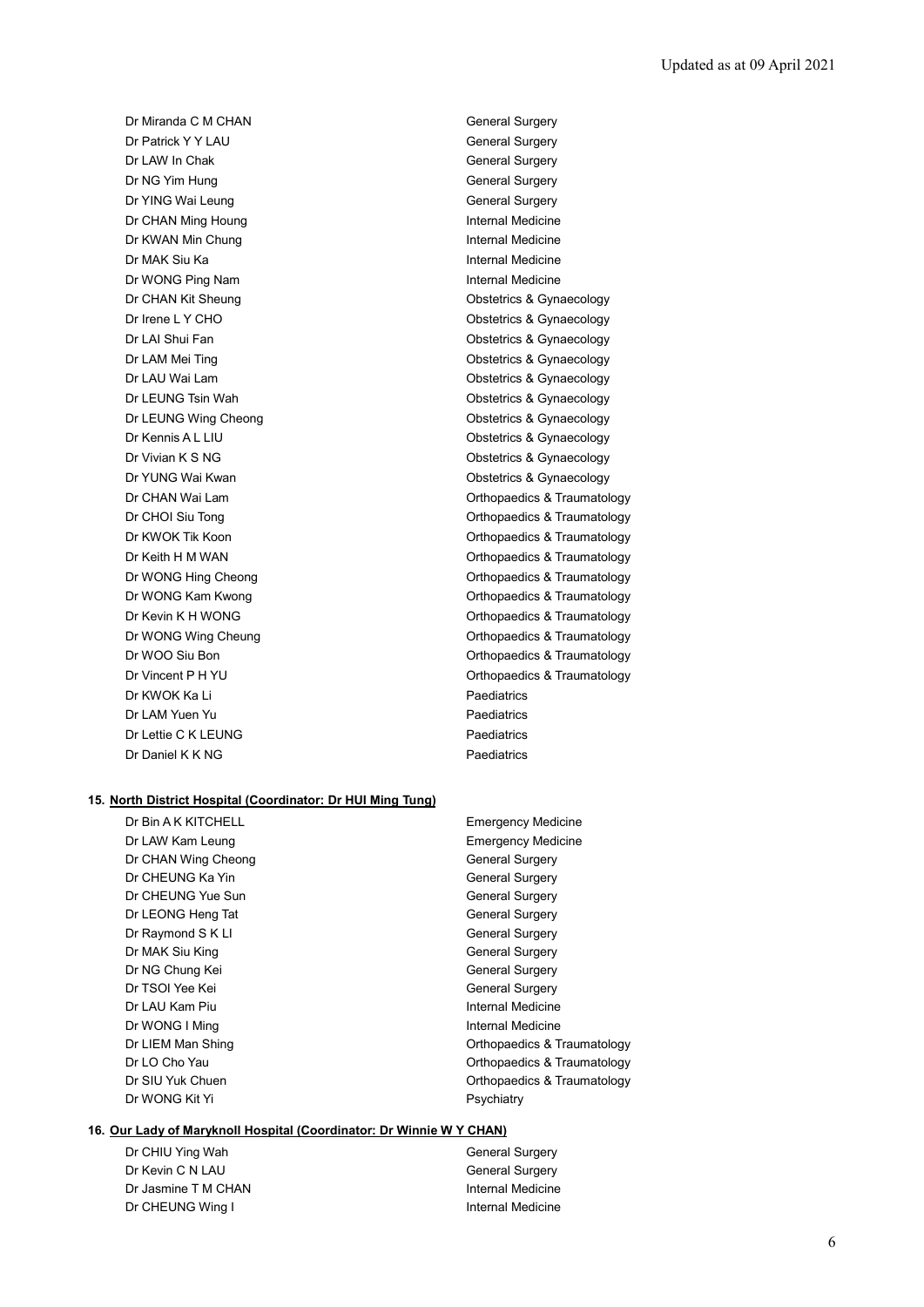| Dr Iris W S KWAN   | Internal Medicine   |
|--------------------|---------------------|
| Dr Herrick S W LAU | Internal Medicine   |
| Dr LAU Sze Ting    | Internal Medicine   |
| Dr Sandy H S LEUNG | Internal Medicine   |
| Dr MAN Shiu Piu    | Internal Medicine   |
| Dr HO Kai Kit      | Ophthalmology       |
| Dr LAU Sai Kit     | Otorhinolaryngology |
| Dr HUNG Kei Wong   | Paediatrics         |
| Dr KO Po Wan       | Paediatrics         |

# **17. Pamela Youde Nethersole Eastern Hospital (Coordinator: Dr Michelle M Y WONG)**

| Dr Thomas T S AU      | <b>Emergency Medicine</b> |
|-----------------------|---------------------------|
| Dr CHAN Hok Hang      | <b>Emergency Medicine</b> |
| Dr CHAN Lap Wa        | <b>Emergency Medicine</b> |
| Dr CHAN Ming Yin      | <b>Emergency Medicine</b> |
| Dr Jeffrey C W CHAU   | <b>Emergency Medicine</b> |
| Dr Edward S C CHIANG  | <b>Emergency Medicine</b> |
| Dr CHOI Sing Yim      | <b>Emergency Medicine</b> |
| Dr CHOI Yu Fai        | <b>Emergency Medicine</b> |
| Dr Samuel S N CHOW    | <b>Emergency Medicine</b> |
| Dr HON Ka Fai         | <b>Emergency Medicine</b> |
| Dr KWOK Wai Shing     | <b>Emergency Medicine</b> |
| Dr LAW Chi Yin        | <b>Emergency Medicine</b> |
| Dr LEUNG Kai Shing    | <b>Emergency Medicine</b> |
| Dr Maxime S M MARK    | <b>Emergency Medicine</b> |
| Dr Maria M Y SY       | <b>Emergency Medicine</b> |
| Dr YEUNG Sze Hoi      | <b>Emergency Medicine</b> |
| Dr YU Fong            | <b>Emergency Medicine</b> |
| Dr YUNG Chun Tung     | <b>Emergency Medicine</b> |
| Dr Christina T Y CHAN | <b>General Surgery</b>    |
| Dr Oliver C Y CHAN    | <b>General Surgery</b>    |
| Dr Jessie Y W CHAN    | <b>General Surgery</b>    |
| Dr CHAN Ning Hong     | <b>General Surgery</b>    |
| Dr CHAN Wai Hong      | <b>General Surgery</b>    |
| Dr CHIU Nga King      | General Surgery           |
| Dr CHOI Chi Yee       | <b>General Surgery</b>    |
| Dr Carmen C W CHU     | <b>General Surgery</b>    |
| Dr Daniel T M CHUNG   | <b>General Surgery</b>    |
| Dr Eric C H LAI       | General Surgery           |
| Dr LAU Chi Wai        | <b>General Surgery</b>    |
| Dr Steven C Y LAW     | <b>General Surgery</b>    |
| Dr LEE Suet Ying      | <b>General Surgery</b>    |
| Dr Alex L H LEUNG     | General Surgery           |
| Dr James C M LI       | General Surgery           |
| Dr Eric S K LI        | <b>General Surgery</b>    |
| Dr Grace Y L LIU      | <b>General Surgery</b>    |
| Dr Skyi Y C PANG      | General Surgery           |
| Dr TANG Chung Ngai    | <b>General Surgery</b>    |
| Dr Jason K W WONG     | <b>General Surgery</b>    |
| Dr WONG Wai Ho        | <b>General Surgery</b>    |
| Dr AU YEUNG Man       | <b>Internal Medicine</b>  |
| Dr CHAN Kwok Keung    | Internal Medicine         |
| Dr CHAN Yu Pak        | Internal Medicine         |
| Dr Jonathan Y K CHAN  | Internal Medicine         |
| Dr CHEUNG Chun Ming   | Internal Medicine         |
| Dr Vincent C C CHOW   | Internal Medicine         |
| Dr Bonnie C S KHO     | Internal Medicine         |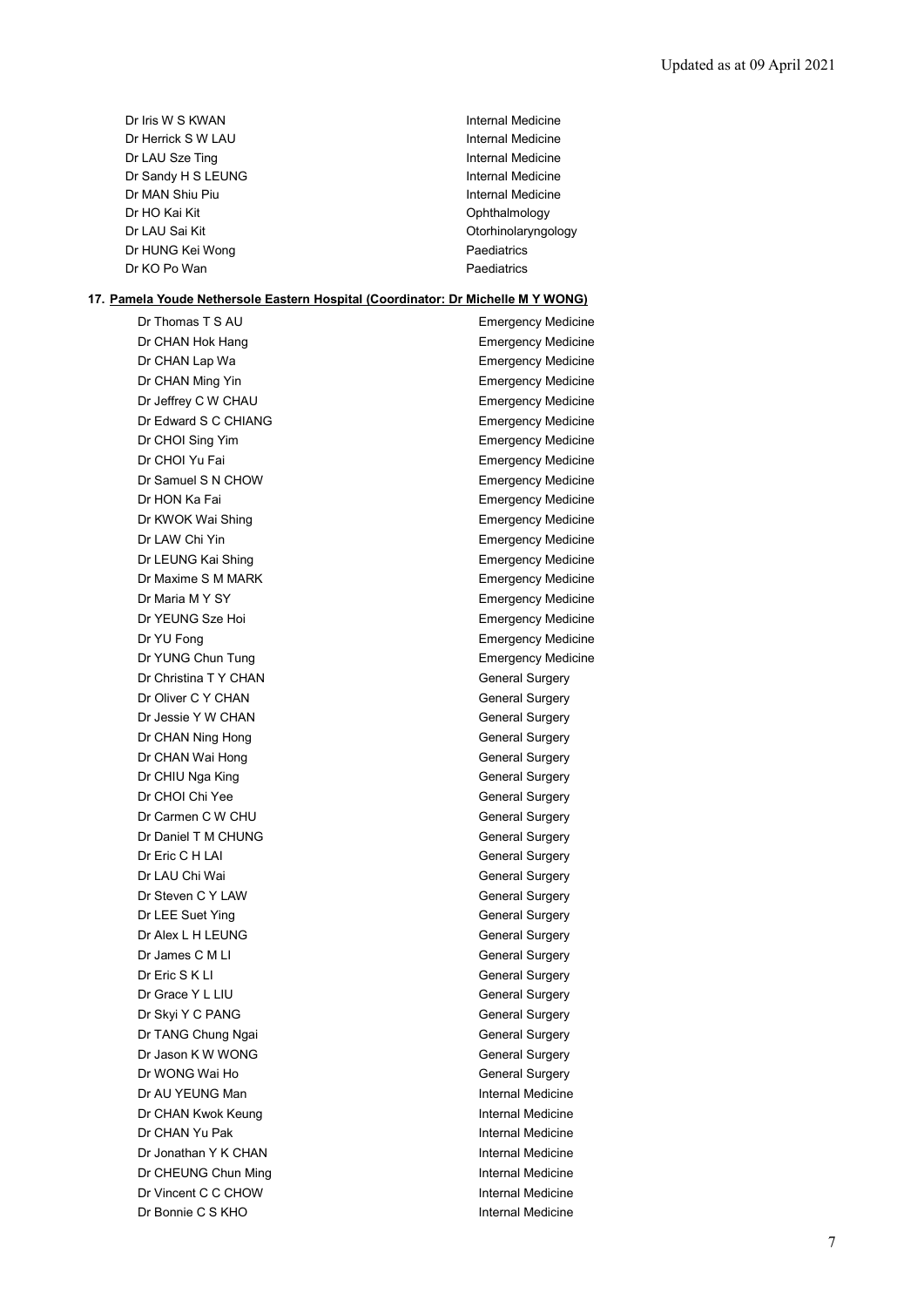Dr LAO Wai Cheung **Internal Medicine** Dr Emmy Y F LAU **Internal Medicine** Dr Violet K L LEE Internal Medicine Dr LEUNG Chi Man Internal Medicine Dr Stanley H K LO **Internal Medicine** Dr LO Yi Tat Internal Medicine Dr LUNG Kwok Cheung **Internal Medicine** Dr Flora P L MIU **Internal Medicine** Dr MO Ka Leung **Internal Medicine** Dr PANG Ho Kwong **Internal Medicine** Dr Loletta K Y SO **Internal Medicine** Dr TSUI Kin Lam Internal Medicine Dr Winnie Z M WAT **Internal Medicine** Dr WONG Chi Kwan **Internal Medicine** Dr Stephen S F WONG Internal Medicine Dr CHOI Ka Man **Dr CHOI Ka Man** Obstetrics & Gynaecology Dr CHUNG Carmen Diana **Diana** Obstetrics & Gynaecology Dr Jessica Y P LAW **Dr Jessica Y P LAW** Obstetrics & Gynaecology Dr LEE Chung Nin **Dr LEE Chung Nin** Chateria Chung Obstetrics & Gynaecology Dr Dorothy Y T NG CONSECTED THE CONSECTION Obstetrics & Gynaecology Dr Wendy SHU **Dr Wendy SHU** Obstetrics & Gynaecology Dr TANG Kwok Keung **Canadian Control Control Control Control Control Control Control Control Control Control Control Control Control Control Control Control Control Control Control Control Control Control Control Control C** Dr WONG Daniel **Dr WONG Daniel** Contract Contract Contract Contract Contract Contract Contract Contract Contract Contract Contract Contract Contract Contract Contract Contract Contract Contract Contract Contract Contract C Dr Anita P C YEUNG **CONSTRUSS** Obstetrics & Gynaecology Dr CHAN Edwin **Dr CHAN Edwin Ophthalmology** Dr Calle K L KO **Ophthalmology** Dr KO Tak Chuen **Ophthalmology** Dr LEOW Po Lin Contract Contract Contract Contract Contract Contract Contract Contract Contract Contract Contract Contract Contract Contract Contract Contract Contract Contract Contract Contract Contract Contract Contract Dr LEUNG Yuen Shan **Ophthalmology** Dr CHAN Wai Chung **Dr CHAN Wai Chung** Dr CHEUNG Philip **Dr CHEUNG Philip CHEUNG** Philip **CHEUNG** Philip **Orthopaedics & Traumatology** Dr CHIU Shin Yeung **Orthopaedics & Traumatology** Dr HAU Vincent **Orthopaedics & Traumatology Orthopaedics & Traumatology** Dr IP Fu Keung **Orthopaedics & Traumatology** Dr LEUNG Ka Hei **Dr Leunes Access Accord Control** Dr LEUNG Ka Hei Dr LEUNG Man Fai **Dr Leunes Access** Orthopaedics & Traumatology Dr Priscilla O Y LEUNG **Orthopaedics & Traumatology** Dr MAK Yan Kit **Orthopaedics & Traumatology** Dr MOK Wing Yuk **Dr MOK Wing Yuk Community** Orthopaedics & Traumatology Dr POON Kai Chung **Orthopaedics & Traumatology** Dr TAM Kin Hing **Canadian Control Control Control Control Control Control Control Control Control Control Control Control Control Control Control Control Control Control Control Control Control Control Control Control Cont** Dr TSANG Wai Leuk **Dr TSANG Wai Leuk** Christian Communication Control Control Orthopaedics & Traumatology Dr WONG Man Kwan **Orthopaedics & Traumatology** Dr WONG Tak Chuen **Orthopaedics & Traumatology** Dr YAM Sai Kit **Orthopaedics & Traumatology** Dr YIP Tak Hing **Dr YIP Tak Hing Community** Controller Controller Controller Controller Controller Controller Controller Controller Controller Controller Controller Controller Controller Controller Controller Controller Co Dr CHAN Ka Cheong **Otorhinolaryngology** Dr Amy Sonya C S CHEUNG **CONFERGATE:** Otorhinolaryngology Dr Alvin P N CHU **Dr Alvin P N CHU** Otorhinolaryngology Dr Peter K C KWAN **Otorhinolaryngology** Dr TONG Fu Man **Otorhinolaryngology** Dr WONG Chui Yan **Otorhinolaryngology** Dr CHAN Chi Man **Paediatrics Paediatrics** Dr CHAN Kwong Tat **Paediatrics** Paediatrics Dr KO Wai Tai **Paediatrics Paediatrics** Dr Elaine Y W KWAN Paediatrics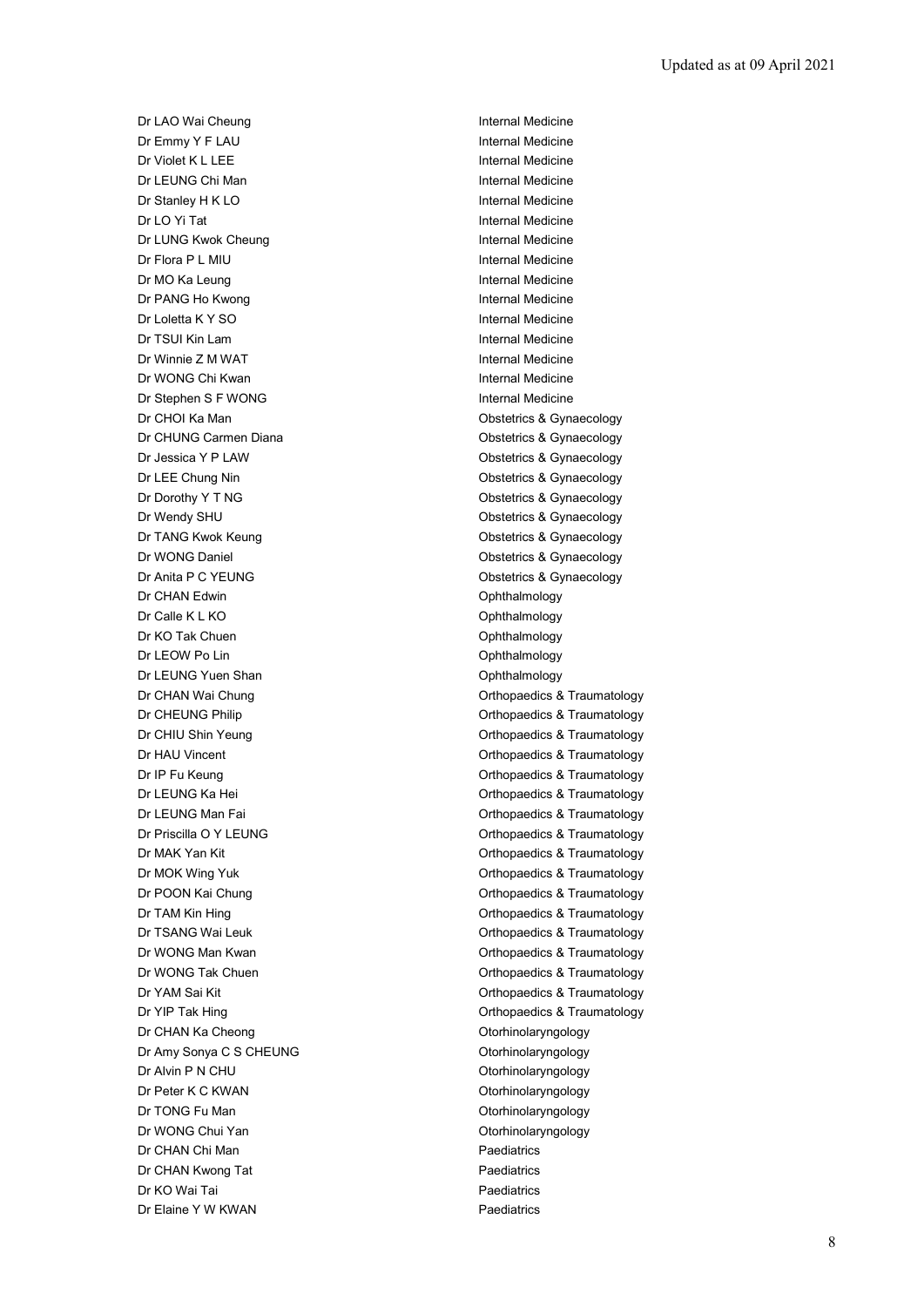Dr LEE Kwok Piu **Paediatrics** Dr LEE Shing Yan **Paediatrics** Dr LEE Wing Cheong **Paediatrics** Dr LIU Kam Tim Paediatrics Dr SO Lok Yee Paediatrics Dr TAI Shuk Mui **Paediatrics** Dr Lilian L Y TSUNG Paediatrics Dr Wendy K W WONG **Paediatrics** Dr Wilson K Y YEUNG Paediatrics Dr YU Tak Ching **Paediatrics** Paediatrics Dr CHAN Ka Po **Propriation** CHAN Ka Po Psychiatry Dr CHAN Man Chak **Psychiatry** Dr CHAN Wai Hong **Provides** Psychiatry Dr Joyce Y CHAN Psychiatry Dr CHEUK Tin Yan **Propriation** Psychiatry Dr CHOY Lam Wai **Psychiatry** Psychiatry Dr Eva L W DUNN Psychiatry Dr HUI Hon Man **Psychiatry** Psychiatry Dr Brian P I IP Psychiatry Dr KAN Chui Kwan **Psychiatry** Psychiatry Dr KWOK Choi Hon **Psychiatry** Dr Francis W K LEE Psychiatry Psychiatry Dr POON Yvonne Patricia **Principal Control Control Control Control Control Control Control Control Control Control Control Control Control Control Control Control Control Control Control Control Control Control Control Con** Dr WONG Chi Keung **Psychiatry** Psychiatry Dr Queenie S M WONG Psychiatry Dr WONG Shun Ming **Provides** Psychiatry Dr Anna Y K WU **Psychiatry** Dr YEUNG Wai Song Provider and Psychiatry

## **18. Pok Oi Hospital (Coordinator: Dr. LIANG Jun)**

Dr Jeffery C H LAI **Emergency Medicine** Dr LAU Chu Leung **Emergency Medicine** Dr Larry L Y LEE **Example 20** Emergency Medicine Dr ONG Kim Lian **Emergency Medicine** Dr TSUI Kwok Leung **Emergency Medicine** Dr CHAN Man Yi General Surgery Dr CHAN Shun General Surgery Dr CHAN Tsz Yeung General Surgery Dr Lysander H CHAU General Surgery Dr CHENG Cheung Hing General Surgery Dr CHEUNG Chin Cheung General Surgery Dr CHEUNG Hin Fong General Surgery Dr CHEUNG Tak Yan General Surgery Dr CHOI Wing Kee General Surgery Dr CHU Ming Leong General Surgery Dr CHU Sau Kwan General Surgery Dr FUNG Tak Kwan General Surgery Dr HUI Wei Han General Surgery Dr HUNG Lai Fai General Surgery Dr LEE Ching Ching General Surgery Dr LEE Yue Kit General Surgery Dr LEUNG Siu Kee General Surgery Dr LEUNG Yu Wing General Surgery Dr MAK Chak Fong General Surgery Dr MAK Yan Wah General Surgery

Dr FUNG Hin Tat **Emergency Medicine**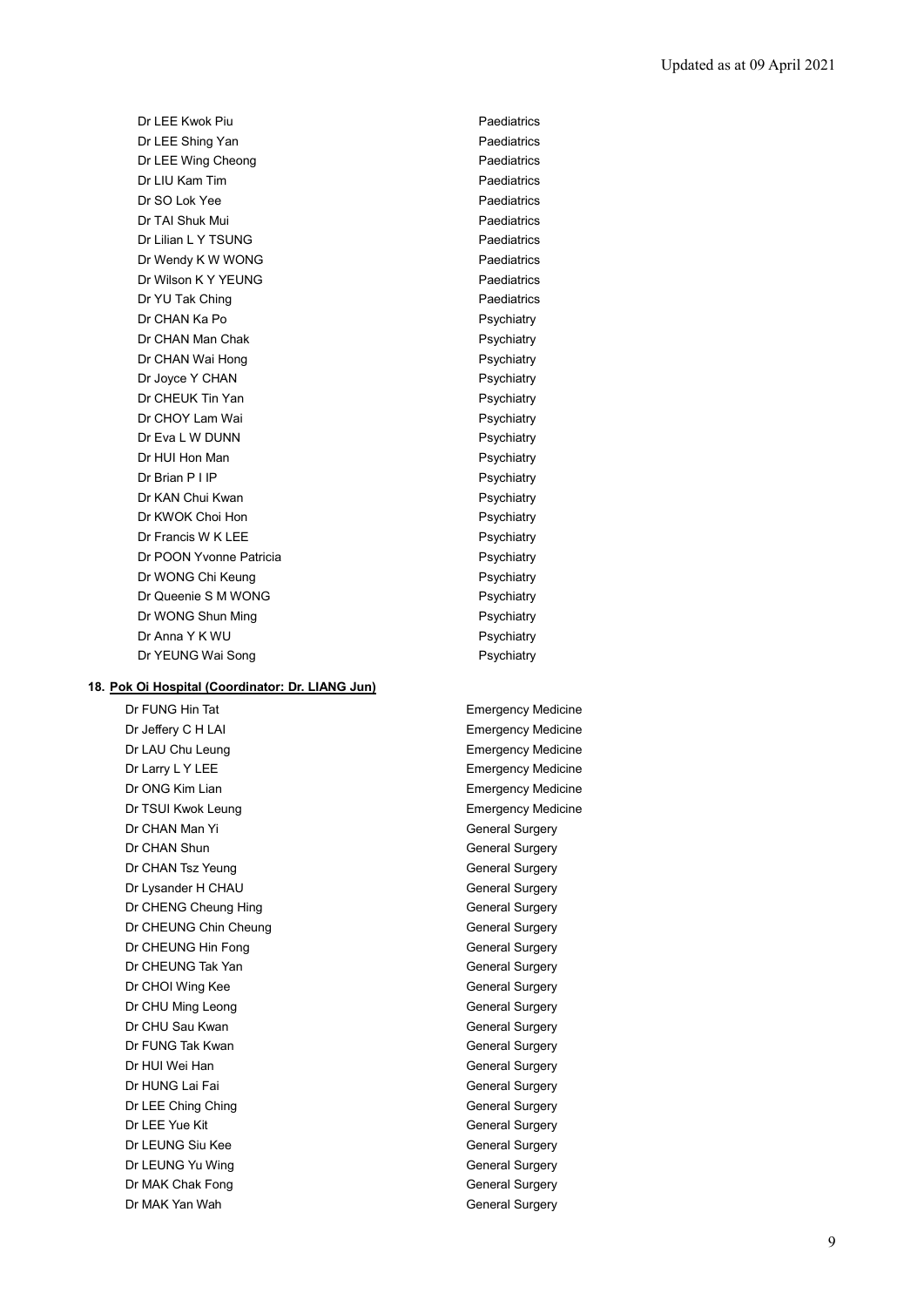Dr MAN Chi Wai General Surgery Dr Michael C M POON General Surgery Dr Terrence T L POON General Surgery **Dr THUNG Kin Hoi** General Surgery Dr TSUI King Yiu General Surgery Dr Kenny C Y WONG General Surgery Dr WONG Chun Sing General Surgery Dr Kelvin K F WONG General Surgery Dr WONG Kei Kwong General Surgery Dr WONG Wai Man General Surgery Dr WONG Wui Bun General Surgery Dr Patricia P C YAM General Surgery Dr YIU Chun Wang General Surgery Dr YIU Hak Lim General Surgery Dr YUEN Ho Yan General Surgery Dr CHAN Ting Medicine and Geriatrics Dr CHOI Chun Hung Medicine and Geriatrics Dr LAM Cheuk Sum **Medicine and Geriatrics** Medicine and Geriatrics Dr MAN Shiu Piu **Medicine and Geriatrics** Medicine and Geriatrics Dr SHIU Ka Lock **Medicine** and Geriatrics Medicine and Geriatrics Dr Matthew K H TONG Medicine and Geriatrics Dr WONG Chi Wing Medicine and Geriatrics Dr YUNG Chun Yu **Medicine** and Geriatrics Dr CHIO Io Meng **Otorhinolaryngology** Dr LAU Tak Yin **Otorhinolaryngology** Dr LEE Ting Hon Controller Controller Controller Controller Controller Controller Controller Controller Controller Controller Controller Controller Controller Controller Controller Controller Controller Controller Controll Dr Vincent K H LEUNG **Otorhinolaryngology** Dr Andrew C L WONG **Otorhinolaryngology** Dr Athena T K WONG **Otorhinolaryngology** 

Dr CHAN Chun Fung **Orthopaedics & Traumatology** Dr CHAN Ping Tak **Dr CHAN Ping Tak** Orthopaedics & Traumatology Dr CHAN Wai Ming **Dr CHAN Wai Ming Community** Christian Community Community Community Christian Christian Christ Dr CHENG Hung On **Orthopaedics & Traumatology** Dr CHEUNG Chi Nok **Dr CHEUNG** Chi Nok **Orthopaedics & Traumatology** Dr CHEUNG Ka Kin **Orthopaedics & Traumatology** Dr Alexander K Y CHOI CHORE CHOI CHORE Orthopaedics & Traumatology Dr CHOW Yuk Yin **Orthopaedics & Traumatology** Dr LAU Chi Yuk **Orthopaedics & Traumatology** Dr LEUNG Cheuk Yip **Change Cheuk Article Cheuk Article Cheuk Article Cheuk Cheuk Article Cheuk Article Cheuk Article Cheuk Article Cheuk Article Cheuk Article Cheuk Article Cheuk Article Cheuk Article Cheuk Article Cheuk A** Dr LEUNG Kwok Hung **Dr Leunes Access** Orthopaedics & Traumatology Dr Arthur K H MA **Dr Arthur K H MA** Orthopaedics & Traumatology Dr Bruce Y H TANG **Dr Bruce Y H TANG Orthopaedics & Traumatology** Dr TSANG Ka Ho **Orthopaedics & Traumatology** Dr TSUI Hon For **Orthopaedics & Traumatology** Dr WEN Eleanor **Orthopaedics & Traumatology** Dr WONG Hok Leung **Dr WONG Hok Leung Orthopaedics & Traumatology** Dr WUN Yiu Chung **Orthopaedics & Traumatology** Dr Emily K Y YIP Control of Control Control of Control Control Control Orthopaedics & Traumatology Dr YEUNG Kong Wah **Otorhinolaryngology** 

### **19. Prince of Wales Hospital (Coordinator: Dr HUI Ming Tung)**

Dr CHEUNG Koon Ho **Emergency Medicine** Dr CHEUNG Nai Kwong **Emergency Medicine** Dr CHEUNG Yue Sun General Surgery Dr Simon S M HOU General Surgery Dr LEE Kit Fai General Surgery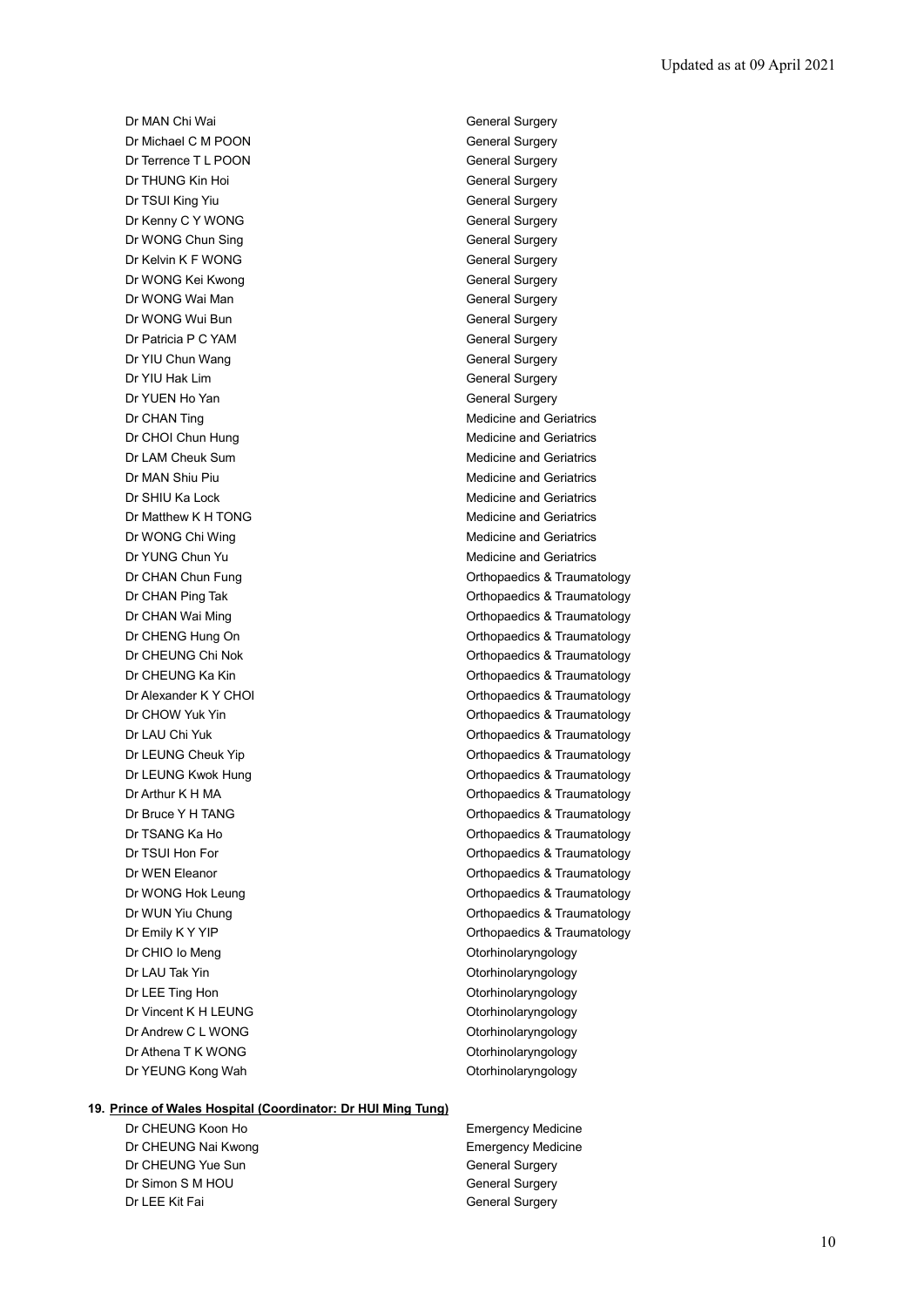Dr Albert K Y NG General Surgery Dr Enders K W NG General Surgery Dr Jones C M CHAN **Internal Medicine Dr CHOW Kai Ming Internal Medicine** Dr Philip K T LI **Internal Medicine** Dr OZAKI Risa **Internal Medicine** Dr WONG Kong Chiu **Internal Medicine** Dr Raymond S M WONG **Internal Medicine** Dr CHUNG Man Yan **Dr CHUNG Man Yan Obstetrics & Gynaecology** Dr WAH Yi Man **Obstetrics & Gynaecology** Dr YEUNG Suet Ying **Canadian Contract Contract Contract Contract Contract Contract Contract Contract Contract Contract Contract Contract Contract Contract Contract Contract Contract Contract Contract Contract Contract Cont** Dr Noel C Y CHAN Ophthalmology Dr CHEN Lilia **Ophthalmology** Dr Joyce K Y CHIN CONSERVIATE CHING CONTROLLER CHING OP OP CONTROLLER CHING'S CONTROLLER CHING'S CONTROLLER CHING'S Dr FAR Ying **Ophthalmology** Dr HO Mary **Ophthalmology** Dr Lawrence P L IU Ophthalmology Dr KAM Ka Wai **Ophthalmology** Dr LOK Ying Ching **Ophthalmology** Dr YIP Wai Kuen **Ophthalmology** Ophthalmology Dr Alvin L YOUNG **Ophthalmology** Dr CHIU Wang Kei **Dr CHIU Wang Kei China and America** China and Orthopaedics & Traumatology Dr CHUNG Kwong Yin **Dr CHUNG Kwong Yin** Christian Christ Christian Christian Christian Christian Christ Christ Christ Christ Christ Christ Christ Christ Christ Christ Christ Christ Christ Christ Christ Christ Christ Christ Dr KWOK Kin On **Orthopaedics & Traumatology** Dr LO Chun Kwong **Orthopaedics & Traumatology** Dr TANG Ning **Dr TANG Ning Community** Critics **Community** Orthopaedics & Traumatology Dr TSE Wing Lim **Dr TSE Wing Lim Orthopaedics & Traumatology** Dr WONG Kwok Chuen **Orthopaedics & Traumatology** Dr WONG Yu Chung **Orthopaedics & Traumatology** Dr CHOW Man Wai **CHOW Man Wai** CHOW Man Wai CHOW Man Wai CHOW Man Wai CHOW Man Wai CHOW Man Otorhinolaryngology Dr LEUNG Moon Wah **Otorhinolaryngology** Dr WONG Wai Yeung **Otorhinolaryngology** Dr CHAN Ching Ching **Paediatrics** Dr Eva L W FUNG Paediatrics Dr Assunta C H HO Paediatrics Dr LAM Hugh Simon Hung San **Paediatrics** Dr LEUNG Ting Fan **Paediatrics** Paediatrics Dr LI Chi Kong **Paediatrics** Dr Albert M LI Paediatrics Dr Amy F C LO Paediatrics Dr Geoffrey C F MOK Paediatrics Dr Allan K W SO **Paediatrics** Dr Gary W K WONG Paediatrics Dr YAM Man Ching **Paediatrics Paediatrics** Dr YAU Ho Chung **Paediatrics** Dr KO Shuk Fun **Psychiatry** Psychiatry Dr Grace T Y LEUNG Psychiatry Dr Vincent M C LEUNG Psychiatry Dr LIN Wei **Psychiatry** Dr Arthur D P MAK Psychiatry Dr Alan K L TANG Psychiatry Dr TANG Wai Kwong **Property** Psychiatry Dr WING Yun Kwok **Psychiatry** Dr WONG Tak Shun **Psychiatry** Psychiatry

## **20. Princess Margaret Hospital (Coordinator: Dr YIU Yuk Kwan)**

Dr CHAN Chi Ming **Emergency Medicine** Dr LEE Fu Tat **Emergency Medicine** Dr SHIH Yau Ngai **Emergency Medicine** Dr CHAN Kwong Man General Surgery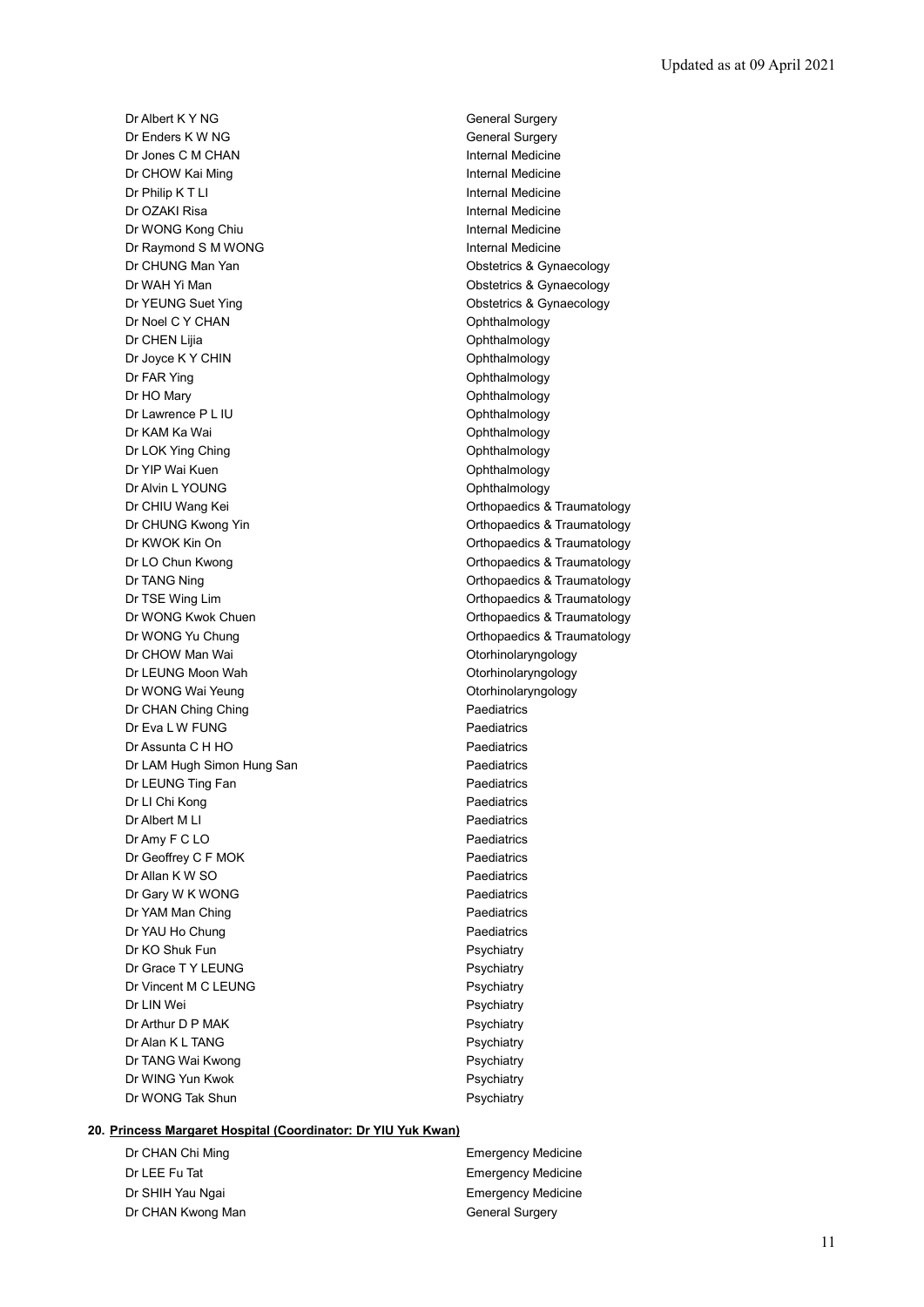Dr HO Leung Sing General Surgery Dr LAI Tak Wing **General Surgery** General Surgery Dr KO Chi Fai Geriatric Medicine Dr Alexander C B LAW Geriatric Medicine Dr TAM Tak Cheong Geriatric Medicine Dr TONG Bing Chung Geriatric Medicine Dr YEUNG Kwan Mo **Geriatric Medicine** Dr AU Kai Man Internal Medicine **Dr CHAN Ka Man** Internal Medicine Dr CHAN Kin Wah **Internal Medicine** Dr CHAN Man Chun **Internal Medicine Dr CHAN Ngai Yin Internal Medicine Internal Medicine** Dr CHAN Yu Wai **Internal Medicine** Dr CHANG Yui **Internal Medicine** Dr CHEUK Au **Internal Medicine** Dr John J H CHIU **Internal Medicine** Dr CHOW Ho Ying **Internal Medicine** Dr CHU Pui Shan **Internal Medicine** Dr CHUNG Chun Hoi **Internal Medicine** Dr Samuel K S FUNG Internal Medicine Dr HO Chi Pang Internal Medicine Dr HO Sze Ki **Internal Medicine** Dr Victor H F HUNG Internal Medicine Dr KWOK Chi Hang Internal Medicine Dr KWOK Hau Chung **Internal Medicine** Dr KWONG Kai Yan **Internal Medicine** Dr LAM Wai Sing **Internal Medicine** Dr LEE Kwok Kuen **Internal Medicine** Dr LEE William Internal Medicine Dr LEUNG Wai Shing **Internal Medicine** Dr Reggie S T LI internal Medicine Dr Vivien W M MAK Internal Medicine Dr MOK Ngai Shing **Internal Medicine** Dr Carmen K M NG **Internal Medicine** Dr POON Ka Yan Internal Medicine Dr SHENG Bun **Internal Medicine** Dr TANG Hon Lok Internal Medicine Dr Owen T Y TSANG Internal Medicine Dr TSUI Ping Tim **Internal Medicine** Dr YEUNG Yiu Cheong **Internal Medicine** Dr YIM Ka Fai **Internal Medicine** Dr YING King Yee **Internal Medicine** Dr Epiphania Y C CHAN **Obstetrics & Gynaecology** Dr Mimi T M FUNG **Dr Mimi T M FUNG Obstetrics & Gynaecology** Dr HE Mung Yuen **Obstetrics & Gynaecology** Dr HUI Sze Ki **Obstetrics & Gynaecology** Dr Fred Y L KUNG **CONSTRUCTED A CONSTRUCT CONSTRUCT** Obstetrics & Gynaecology Dr LEE Kai Wan **Obstetrics & Gynaecology** Dr LEE Yun Ting **Dr LEE Yun Ting Contract Contract Contract Contract Contract Contract Contract Contract Contract Contract Contract Contract Contract Contract Contract Contract Contract Contract Contract Contract Contract** Dr LO Tsz Kin **Obstetrics & Gynaecology** Dr MOK Sau Lan **Obstetrics & Gynaecology** Dr TAM Man Sum **Dr TAM Man Sum** Constant Constant Constant Constant Constant Constant Constant Constant Constant Dr Janet S M TANG **Dr Janet S M TANG Obstetrics & Gynaecology** Dr Rebecca S F WAN **Dr Rebecca S F WAN** Obstetrics & Gynaecology Dr Queenie H Y WONG **Obstetrics & Gynaecology** Dr CHAN Shiu Wai **Dr CHAN Shiu Wai Channel Channel Channel Channel Channel Channel Channel Channel Channel Channel Channel Channel Channel Channel Channel Channel Channel Channel Channel Channel Channel Channel Channel Cha**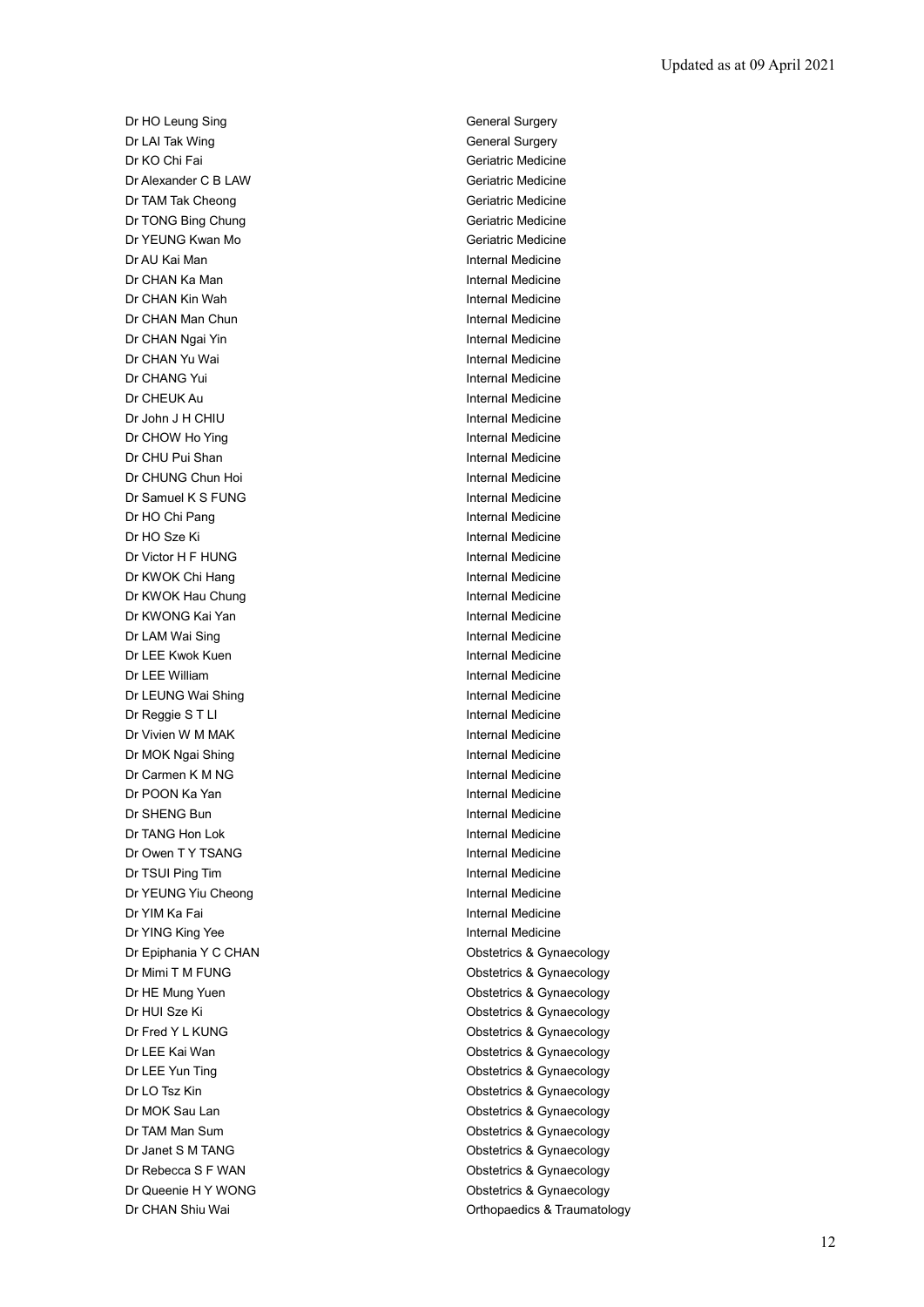- Dr FONG Nai Chung **Paediatrics** Paediatrics Dr KWAN Yat Wah **Paediatrics** Dr SHEK Chi Chiu **Paediatrics** Paediatrics Dr Eric K C YAU **Paediatrics**
- Dr CHEUNG Kim Wai **Dr CHEUNG Kim Wai Orthopaedics & Traumatology** Dr CHOI Shing Hing **CHOI Shing COLL CONTAINS A** Crime Orthopaedics & Traumatology Dr LUI Wai Hee **Orthopaedics & Traumatology** Dr SIU Kwai Ming **Orthopaedics & Traumatology** Dr TAM Kwok Bun **Orthopaedics & Traumatology Orthopaedics & Traumatology** Dr Benny Y N TSE **Orthopaedics & Traumatology** Dr WONG Chong Hing **Change Changes** Christ Christ Christ Christ Christ Christ Christ Christ Christ Christ Christ Christ Christ Christ Christ Christ Christ Christ Christ Christ Christ Christ Christ Christ Christ Christ Chri Dr WONG Hin Keung **Dr WONG Hin Keung** Dr WONG Kam Yiu **Orthopaedics & Traumatology** Dr WU Tse Kit **Dr WU Tse Kit Contract Contract Contract Contract Contract Contract Contract Contract Contract Contract Contract Contract Contract Contract Contract Contract Contract Contract Contract Contract Contract Cont** Dr YUEN Man Hon **Dr YUEN Man Hon** Orthopaedics & Traumatology

#### **21. Queen Elizabeth Hospital (Coordinator: Dr CHOI Cheung Hei)**

Dr Gordon C K WONG **Emergency Medicine** Dr AU Wing Hang General Surgery Dr CHIA Nam Hung General Surgery Dr CHICK Wai Keung General Surgery Dr KWOK Kam Hung General Surgery Dr LAU Chi Hung General Surgery Dr LEE Kin Yan General Surgery Dr LI Ki Kwong **General Surgery** Dr Allen K L TONG General Surgery Dr CHAN Kam Tim **Internal Medicine** Dr Johnny W M CHAN **Internal Medicine** Dr CHOI Cheung Hei **Internal Medicine** Dr LEE Man Po **Internal Medicine** Dr HUNG Wing Yan **Obstetrics & Gynaecology** Dr LI Wai Hon **Dr Li Wai Hon** Obstetrics & Gynaecology Dr LAM Nai Man **Ophthalmology** Dr Benjamin S T FONG **Orthopaedics & Traumatology** Dr LEE Kin Bong **Orthopaedics & Traumatology** Dr LI Ka Kin **Orthopaedics & Traumatology** Dr LI Wilson **Dr LI Wilson** Content of Content Content Content Content Content Orthopaedics & Traumatology Dr John K F WONG **Orthopaedics & Traumatology** Dr CHONG Hon Ming **Dr CHONG Hon Ming CHONG** Dr CHONG Hon Ming Dr Kelvin C W CHOW **Otorhinolaryngology** Dr CHU Tsun Cheong **Otomachinolaryngology** Dr PANG Pui Shan **Otorhinolaryngology** Dr Betty W M BUT **Paediatrics** Dr Winnie K Y CHAN Paediatrics Dr CHAN Wai Hung **Paediatrics** Paediatrics Dr Jasmine C K CHOW **Paediatrics** Dr HO Po Ki Paediatrics Dr LAM King Fai **Paediatrics** Paediatrics Dr NG Chi Hang Paediatrics Dr WONG Man Yee Paediatrics Dr WU Shun Ping **Paediatrics** Dr YAU Yat Sun **Paediatrics** 

Dr Paul H F HO **Emergency Medicine** 

#### **22. Queen Mary Hospital (Coordinator: Dr KO Wai Kit)**

Dr Tsang Tat Chi **Emergency Medicine**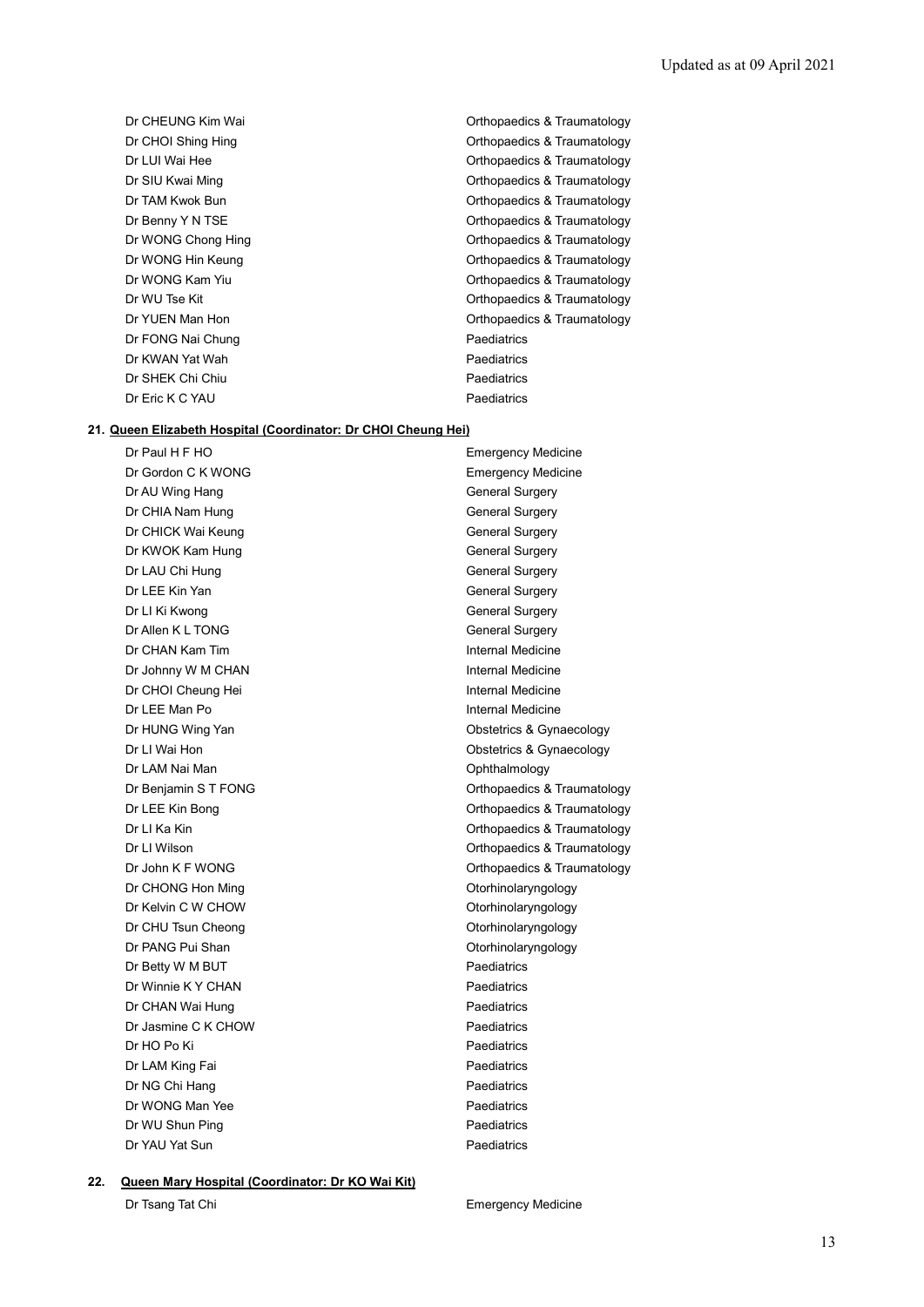Dr Ludwig C H TSOI **Emergency Medicine** Dr Tsui Sik Hon **Emergency Medicine** Dr Albert C W TING General Surgery Dr James C M HO **Internal Medicine** Dr Mary S M IP **Internal Medicine** Dr Karen S L LAM **Internal Medicine** Dr Albert K W LIE **Internal Medicine** Dr Paulin W S MA **Dr** Paulin W S MA Dr Ho Wai Kuen **Otorhinolaryngology** Dr Raymond K Y TSANG **Otorhinolaryngology** Dr Birgitta Y H WONG **Otorhinolaryngology** Dr Godfrey C F CHAN Paediatrics Dr Anita M C TSANG Paediatrics Dr CHAN Fong Chun **Psychiatry** Dr Phyllis K L CHAN Psychiatry Dr CHAN Kwai Yeung **Properties and CHAN Kwai Yeung Properties Act of Properties Act of Properties Act of Properties Act of Properties Act of Properties Act of Properties Act of Properties Act of Properties Act of Propertie** Dr Queenie P M CHIN Dr Eileena M C CHUI Psychiatry Dr HO Chung<br>
Dr LAM Chi Ming<br>
Psychiatry Dr LAW Chi Wing Property Chi Wing Psychiatry<br>Psychiatry Psychiatry<br>Psychiatry Dr LEE Chit Tat Dr Michael M C WONG Psychiatry Dr Zoe H S YU Psychiatry

Dr Kenneth M C CHEUNG **CHEUNG CHEUNG COLLEGE CONSTRAINING** Orthopaedics & Traumatology Dr CHEUNG Man Hong **CHEUNG** Man Hong **CHEUNG** Man Hong Dr Jason P Y CHEUNG **Dr Jason P Y CHEUNG** Dr Peter K Y CHIU **Dr Peter K Y CHIU Orthopaedics & Traumatology** Dr Fang Xinshuo Christian **Orthopaedics & Traumatology** Dr Ip Wing Yuk **Dr Ip Wing Yuk Critical Contract Contract Critical** Critical Orthopaedics & Traumatology Dr Kenny Y H KWAN **Dr Kenny Y H KWAN Orthopaedics & Traumatology** Dr Lam Ying Lee **Orthopaedics & Traumatology** Dr Frankie K L LEUNG **CONFERENT CONTROL** Controller Controller Controller Controller Controller Controller Controller Controller Controller Controller Controller Controller Controller Controller Controller Controller Contr Dr Terence C T PUN **Dr Terence C T PUN** Orthopaedics & Traumatology Dr Michael K T TO **Orthopaedics & Traumatology** Dr Wong Tak Man **Orthopaedics & Traumatology Orthopaedics & Traumatology** Dr Yan Chun Hoi **Orthopaedics & Traumatology** Dr Yau Wai Pan Orthopaedics & Traumatology

## **23. Ruttonjee & Tang Shiu Kin Hospital (Coordinator: Dr Michelle M Y WONG)**

| Dr Carolyn P L KNG | <b>Internal Medicine</b> |
|--------------------|--------------------------|
| Dr Jenny Y Y LEUNG | <b>Internal Medicine</b> |

#### **24. Shatin Hospital (Coordinator: Dr Eric M T HUI)**

Dr HUI Elsie Medicine and Geriatrics Dr LUM Chor Ming Medicine and Geriatrics Dr NG Wing Ling Medicine and Geriatrics Dr Maria W S TANG Medicine and Geriatrics Dr WOO Jean **Medicine** and Geriatrics **Dr WOO** Jean Dr YUK Ka Lok Medicine and Geriatrics Dr KAM Wai Kwok **Psychiatry** Psychiatry Dr Joshua M Y TSOH Psychiatry Dr WING Yun Kwok **Psychiatry** Dr Alan K L TANG Psychiatry

#### **25. Tai Po Hospital, Department of Medicine (Coordinator: Dr Eric M T HUI)**

| Dr CHUI Pui Yuk | Internal Medicine |
|-----------------|-------------------|
| Dr LAI King Son | Internal Medicine |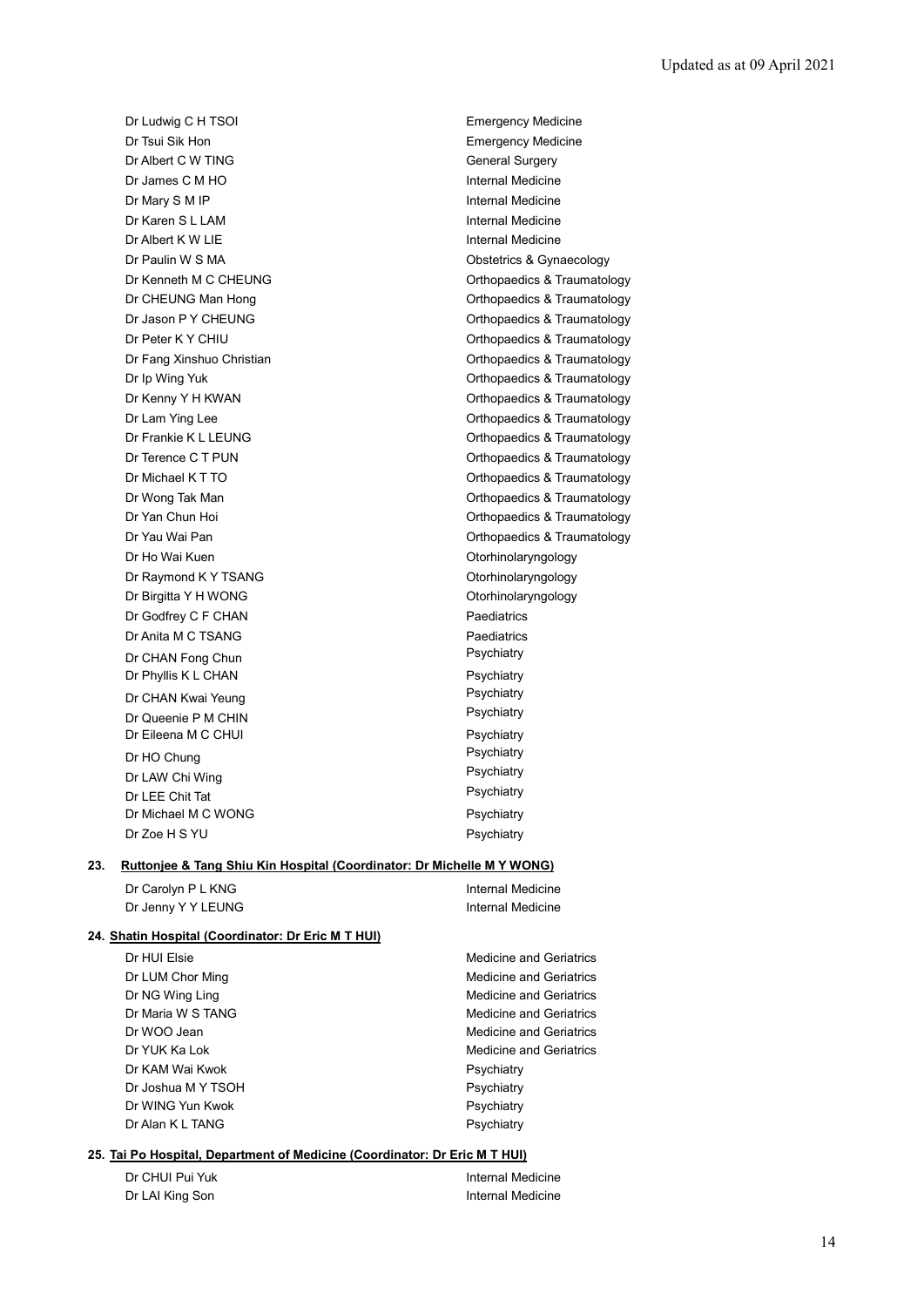| Dr LEE Man Yee  | Internal Medicine |
|-----------------|-------------------|
| Dr LEE Shun Wah | Internal Medicine |
| Dr MA Hon Ming  | Internal Medicine |
| Dr MAK Ka Pui   | Internal Medicine |

# **26. Tai Po Hospital, Department of Psychiatry (Coordinator: Dr Eric M T HUI)**

| Dr CHAN Sheung Chun | Psychiatry |
|---------------------|------------|
| Dr TAI Wing Ki      | Psychiatry |
| Dr WONG Yip Chau    | Psychiatry |

# **27. Tseung Kwan O Hospital (Coordinator: Dr LAU Ip Tim)**

| Dr KUNG Shu Wing     | <b>Emergency Medicine</b> |
|----------------------|---------------------------|
| Dr LEE Chung Yan     | <b>Emergency Medicine</b> |
| Dr LOK Cheuk Mei     | <b>Emergency Medicine</b> |
| Dr MA Shu Kai        | <b>Emergency Medicine</b> |
| Dr NG Wah Shan       | <b>Emergency Medicine</b> |
| Dr POON Tak Shun     | <b>Emergency Medicine</b> |
| Dr SO Lok Tsun       | <b>Emergency Medicine</b> |
| Dr YAU Kin Pang      | <b>Emergency Medicine</b> |
| Dr YOUNG Bun         | <b>Emergency Medicine</b> |
| Dr Bryant S Y CHAN   | <b>General Surgery</b>    |
| Dr Phoebe M H CHEUNG | <b>General Surgery</b>    |
| Dr CHONG Lap Chun    | <b>General Surgery</b>    |
| Dr CHUNG Tsz Kwong   | General Surgery           |
| Dr Grace K Y HUNG    | <b>General Surgery</b>    |
| Dr Alex T Y LAI      | <b>General Surgery</b>    |
| Dr Tommy C F LAU     | <b>General Surgery</b>    |
| Dr Candy Y Y LEUNG   | <b>General Surgery</b>    |
| Dr Susanna W Y TAM   | <b>General Surgery</b>    |
| Dr Kenny K Y YUEN    | <b>General Surgery</b>    |
| Dr Susanna C P CHAN  | Internal Medicine         |
| Dr Jacky K H CHAN    | Internal Medicine         |
| Dr CHENG Ming Kin    | Internal Medicine         |
| Dr CHING Chi Keung   | <b>Internal Medicine</b>  |
| Dr CHOW Chi Wing     | Internal Medicine         |
| Dr Frankie C F CHOY  | Internal Medicine         |
| Dr Tina T T FAN      | Internal Medicine         |
| Dr Elaine T L HO     | Internal Medicine         |
| Dr Billy T L LAI     | Internal Medicine         |
| Dr LAU Chi Kuen      | Internal Medicine         |
| Dr LAU Ip Tim        | <b>Internal Medicine</b>  |
| Dr Athena K Y LOCK   | <b>Internal Medicine</b>  |
| Dr Colin H T LUI     | Internal Medicine         |
| Dr Samantha Y Y LUK  | <b>Internal Medicine</b>  |
| Dr Maria T T SINN    | Internal Medicine         |
| Dr TSANG Woon Choy   | Internal Medicine         |
| Dr TSE Pak Yiu       | Internal Medicine         |
| Dr WONG Cheuk Hon    | Internal Medicine         |
| Dr Stella P Y WONG   | Internal Medicine         |
| Dr YEUNG Chi Kin     | Internal Medicine         |
| Dr Joseph S Yeung    | Internal Medicine         |
| Dr YIM Cheuk Wan     | Internal Medicine         |
| Dr Ivan P K YUEN     | Internal Medicine         |
| Dr Sylvia S N CHOI   | Obstetrics & Gynaecology  |
| Dr LAM Wai Cheung    | Obstetrics & Gynaecology  |
| Dr TSANG Sing Wing   | Obstetrics & Gynaecology  |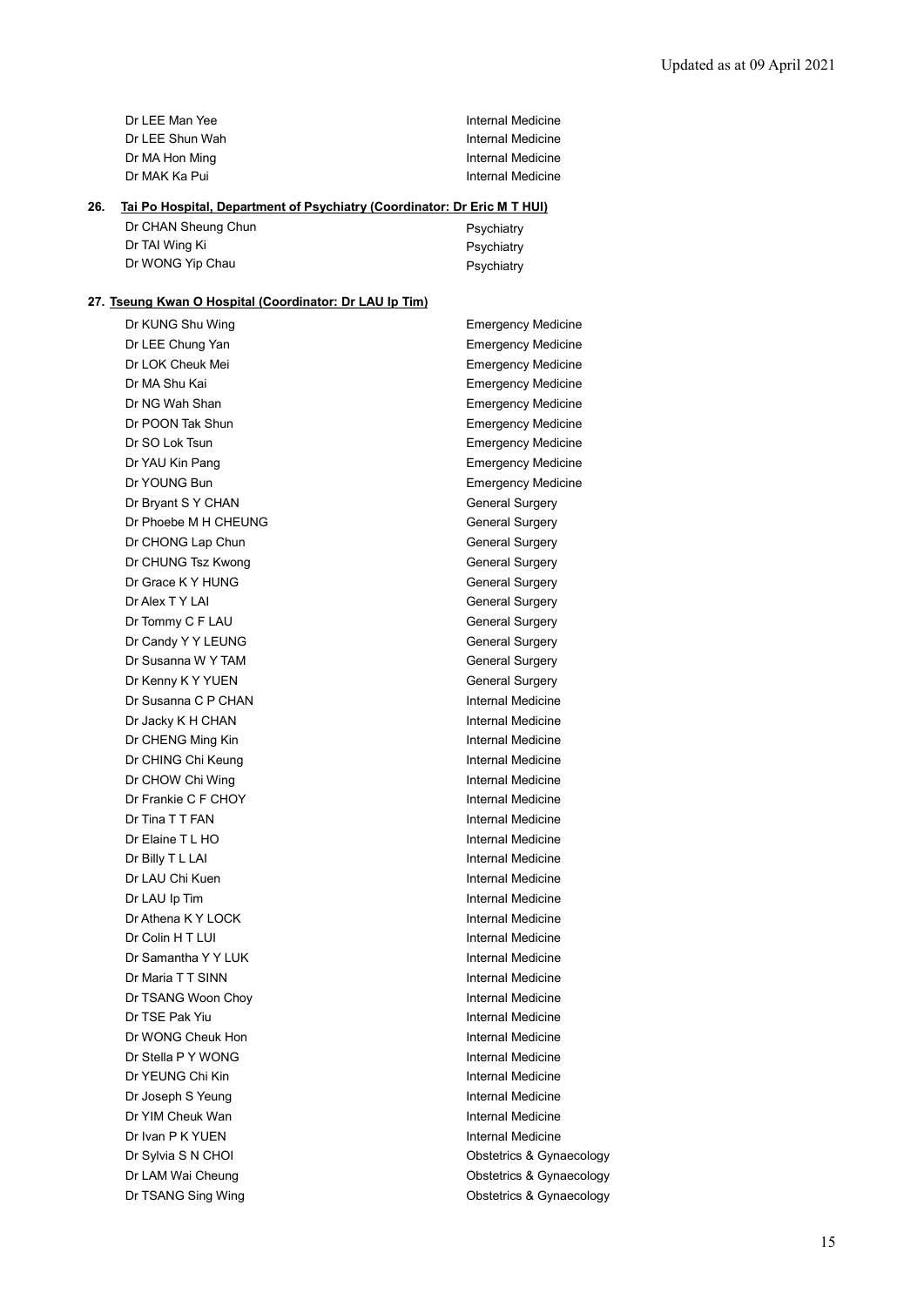Dr Tracy H T LAI **Dr Tracy H T LAI** Ophthalmology Dr Alice K Y SIU Contract Contract Contract Contract Contract Contract Contract Contract Contract Contract Contract Contract Contract Contract Contract Contract Contract Contract Contract Contract Contract Contract Contrac Dr Zenon W C YEUNG **Other CONGLITE CONSUMING** Otorhinolaryngology Dr Louis T W CHAN Paediatrics Dr KU Wai Hung **Paediatrics** Dr LAU Chun Yuen **Paediatrics Paediatrics** Dr NG Hak Yung **Paediatrics** Paediatrics Dr TAY Ming Kut **Paediatrics** Dr YAU Man Mut **Paediatrics** 

#### **28. Tuen Mun Hospital (Coordinator: Dr LIANG Jun)**

Dr Jeffery C H LAI **Emergency Medicine** Dr LAU Chu Leung **Emergency Medicine** Dr Larry L Y LEE **Example 20** The Emergency Medicine Dr ONG Kim Lian **Emergency Medicine** Dr TSUI Kwok Leung **Emergency Medicine** Dr CHAN Man Yi General Surgery Dr CHAN Shun General Surgery Dr CHAN Tsz Yeung General Surgery Dr Lysander H CHAU General Surgery Dr CHENG Cheung Hing General Surgery Dr CHEUNG Chin Cheung General Surgery Dr CHEUNG Hin Fong General Surgery Dr CHEUNG Tak Yan General Surgery Dr CHOI Wing Kee General Surgery Dr CHU Ming Leong General Surgery Dr CHU Sau Kwan General Surgery Dr FUNG Tak Kwan General Surgery Dr HUI Wei Han General Surgery Dr HUNG Lai Fai General Surgery Dr LEE Ching Ching General Surgery Dr LEE Yue Kit General Surgery Dr LEUNG Siu Kee General Surgery Dr LEUNG Yu Wing General Surgery Dr MAK Chak Fong General Surgery Dr MAK Yan Wah General Surgery Dr MAN Chi Wai **General Surgery** Dr Michael C M POON General Surgery Dr Terrence T L POON General Surgery Dr THUNG Kin Hoi General Surgery Dr TSUI King Yiu **General Surgery** General Surgery Dr Kenny C Y WONG General Surgery Dr WONG Chun Sing General Surgery Dr Kelvin K F WONG General Surgery Dr WONG Kei Kwong General Surgery Dr WONG Wai Man General Surgery

Dr CHAN Tsang Tung **CHAN Tsang Tung COLL CONTACT CONTACT CONTACT CONTACT CONTACT CONTACT CONTACT CONTACT CONTACT CONTACT CONTACT CONTACT CONTACT CONTACT CONTACT CONTACT CONTACT CONTACT CONTACT CONTACT CONTACT CONTACT CONTA** Dr Warren W Y CHEUNG **Orthopaedics & Traumatology** Dr LEE Yuen Lun **Dr LEE Yuen Lun** Orthopaedics & Traumatology Dr LEUNG Yuen Fai **Dr Letter Controller Controller Controller** Controller Controller Controller Controller Controller Controller Controller Controller Controller Controller Controller Controller Controller Controller Contr Dr Kee K C NG **Orthopaedics & Traumatology** Dr YIP Kun Chow **Orthopaedics & Traumatology** Dr YIU Lo Ramon **Orthopaedics & Traumatology** Dr Jonathan S H YUEN CHANGE CONSUMER CONTROLLER CHANGE Orthopaedics & Traumatology

Dr FUNG Hin Tat **Emergency Medicine**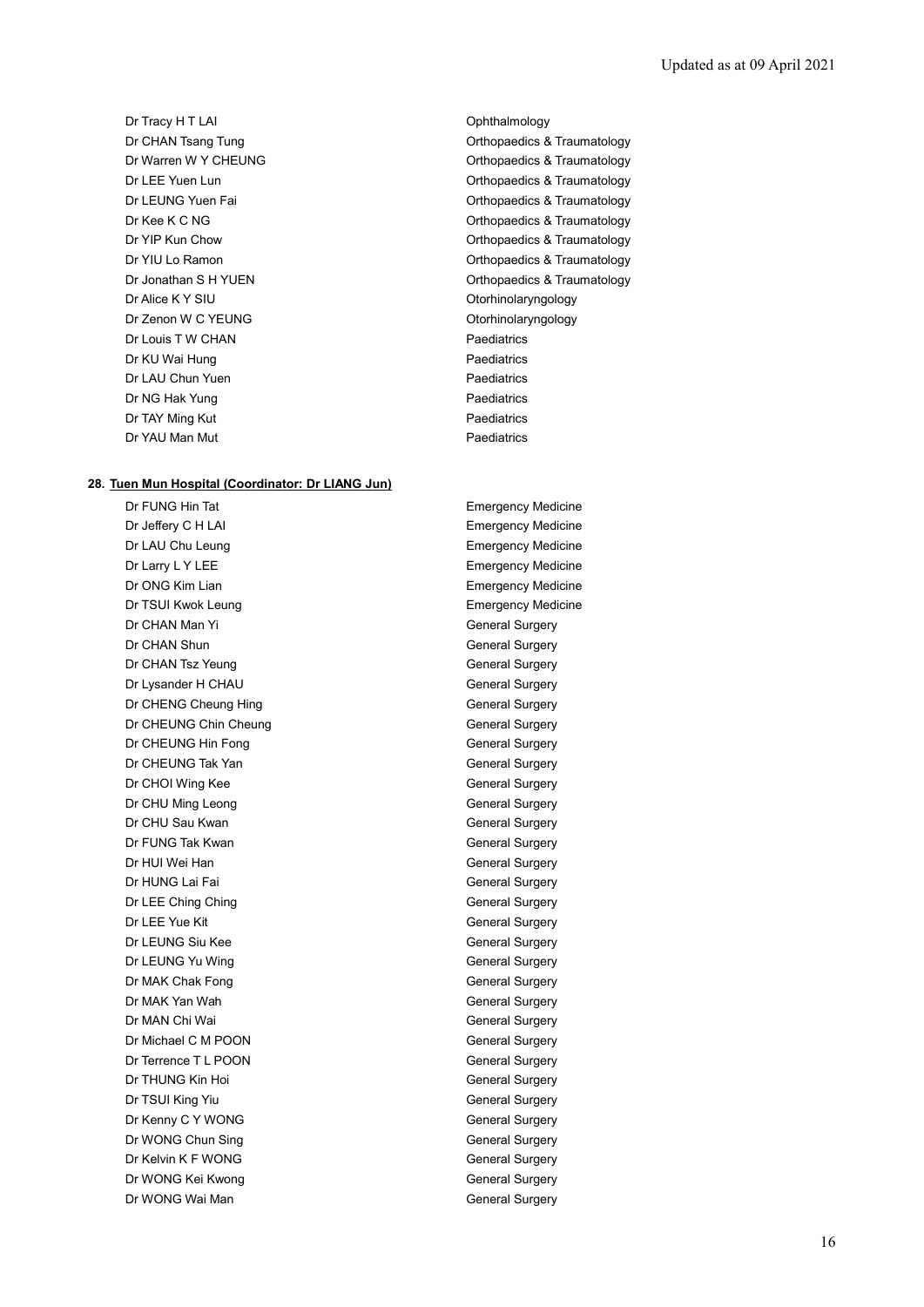Dr WONG Wui Bun General Surgery Dr Patricia P C YAM General Surgery Dr YIU Chun Wang General Surgery **Dr YIU Hak Lim General Surgery** General Surgery Dr YUEN Ho Yan General Surgery Dr Eddie S L CHOW Medicine and Geriatrics Dr Michael Y P FU **Network** Medicine and Geriatrics Dr HAU Kai Ching Medicine and Geriatrics Dr Andrew Y Y HO Medicine and Geriatrics Dr KWAN Yiu Keung Medicine and Geriatrics Dr Andrew W K LAI Medicine and Geriatrics Dr MOK Chi Chiu Medicine and Geriatrics Dr Francis C K MOK Medicine and Geriatrics Dr SIN Kit Man **Medicine and Geriatrics** Medicine and Geriatrics Dr Sidney K C AU-YEUNG **CONSERVING** Obstetrics & Gynaecology Dr CHAN Wai Ho **Ophthalmology Ophthalmology** Dr YIU Po Fat **Ophthalmology** Dr YUNG Hon Wah **Ophthalmology** Ophthalmology Dr CHIO Io Meng **Otorhinolaryngology** Dr LAU Tak Yin **Otorhinolaryngology** Dr LEE Ting Hon Contact Contact Contact Contact Contact Contact Contact Contact Contact Contact Contact Contact Contact Contact Contact Contact Contact Contact Contact Contact Contact Contact Contact Contact Contact Contac Dr Vincent K H LEUNG **Otorhinolaryngology** Dr Andrew C L WONG **Otorhinolaryngology** Dr WONG Nga Sze **Otorhinolaryngology** Dr Athena T K WONG **Otorhinolaryngology** Dr YEUNG Kong Wah **Otorhinolaryngology** Dr CHAK Wai Kwong **Paediatrics** Paediatrics Dr Tammy W Y CHEUNG **Paediatrics** Dr KWONG Ling Karen **Paediatrics** Dr David S Y LAM Paediatrics Dr LI Chak Ho **Paediatrics Paediatrics** Dr LI Ka Wah **Paediatrics** Dr LUI Ying Shun **Paediatrics** Dr Mary Y M NGAN Paediatrics Dr Sylvia L Y SIU **Paediatrics** Dr TSE Kong **Paediatrics** Paediatrics

Dr CHAN Chun Fung **Dr CHAN Chun Fung CHAN Chun Fung Orthopaedics & Traumatology** Dr CHAN Ping Tak **Dr CHAN Ping Tak Orthopaedics & Traumatology** Dr CHAN Wai Ming **Dr CHAN Wai Ming Community** Christian Community Community Christian Christian Christian Christ Dr CHENG Hung On **Dr CHENG Hung On** Orthopaedics & Traumatology Dr CHEUNG Chi Nok **Dr CHEUNG** Chi Nok **Orthopaedics & Traumatology** Dr CHEUNG Ka Kin **Orthopaedics & Traumatology Orthopaedics & Traumatology** Dr Alexander K Y CHOI **Dr Alexander K Y CHOI Orthopaedics & Traumatology** Dr CHOW Yuk Yin **Dr CHOW Yuk Yin** CHOW Yuk Yin **Orthopaedics & Traumatology** Dr KWUN Tung Leung **Calculation Controllery** Orthopaedics & Traumatology Dr LAU Chi Yuk **Orthopaedics & Traumatology** Dr LEUNG Cheuk Yip **Change Cheuk Article Cheuk Article Cheuk Article Cheuk Article Cheuk Article Cheuk Article C** Dr LEUNG Kwok Hung **Dr LEUNG** Kwok Hung **COLLECT** CONSIDERING A Traumatology Dr Arthur K H MA **Dr Arthur K H MA** Orthopaedics & Traumatology Dr Bruce Y H TANG **Dr Bruce Y H TANG Orthopaedics & Traumatology** Dr TSANG Ka Ho **Orthopaedics & Traumatology** Dr TSUI Hon For **Dr TSUI Hon For** Content of Content Content Content Content Content Content Content Content Content Content Content Content Content Content Content Content Content Content Content Content Content Content C Dr WEN Eleanor **Orthopaedics & Traumatology** Dr WONG Hok Leung **Dr WONG Hock Leung Orthopaedics & Traumatology** Dr WUN Yiu Chung **Orthopaedics & Traumatology** Dr Emily K Y YIP **Dr Emily K Y YIP** Orthopaedics & Traumatology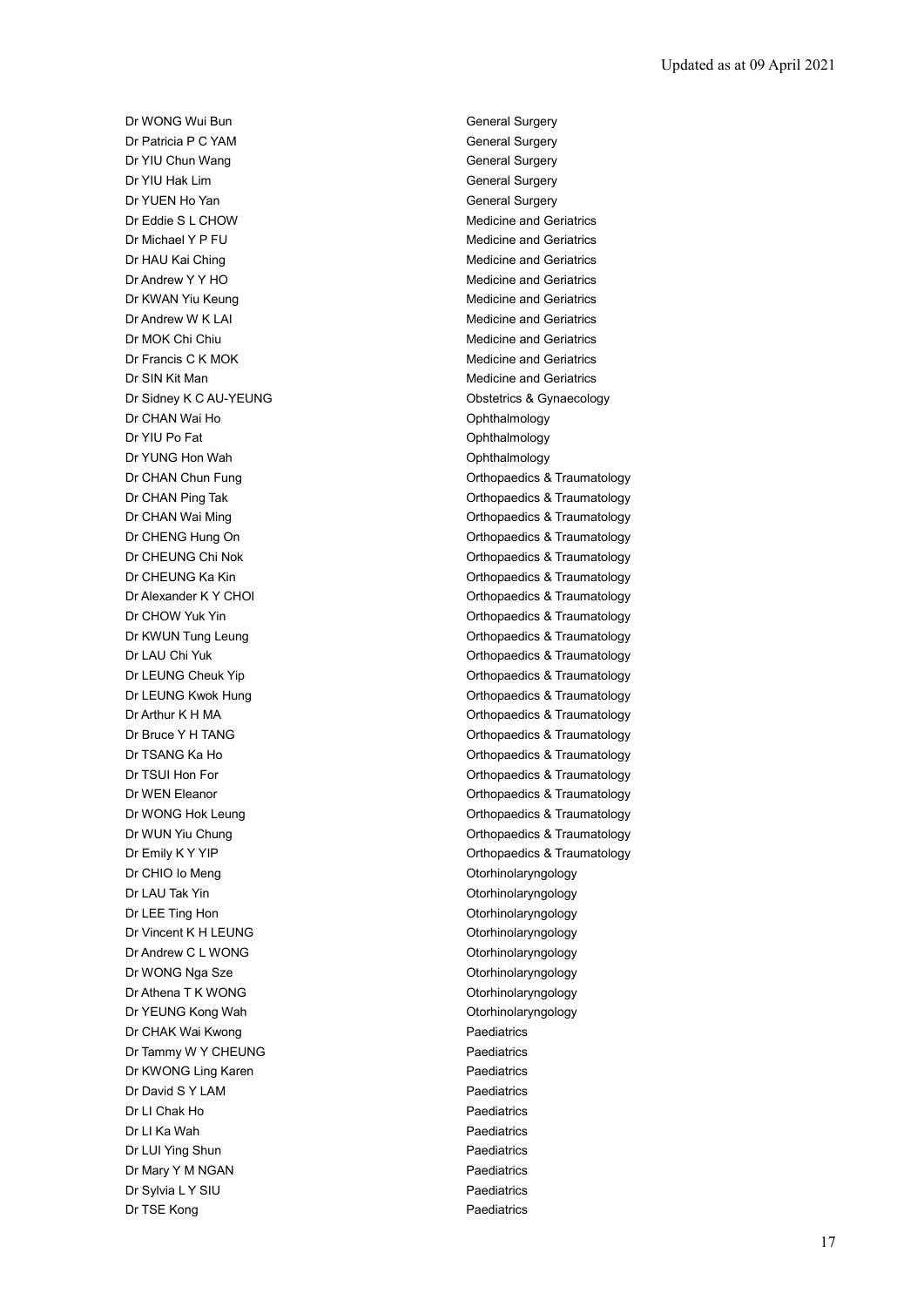| Dr WONG Chi Hang    | Paediatrics |
|---------------------|-------------|
| Dr WONG Lap Ming    | Paediatrics |
| Dr WONG Oi Yin      | Paediatrics |
| Dr YEUNG Kin Yip    | Paediatrics |
|                     | Psychiatry  |
| Dr CHAN Cheong Fai  | Psychiatry  |
| Dr CHAN Kai Tai     | Psychiatry  |
| Dr CHENG Chi Wai    |             |
| Dr CHENG Koi Man    | Psychiatry  |
| Dr CHIANG Tin Po    | Psychiatry  |
| Dr CHOW Sheng Yan   | Psychiatry  |
| Dr LAI Wing Him     | Psychiatry  |
| Dr LAM Ming         | Psychiatry  |
| Dr Jenny P H LAM    | Psychiatry  |
| Dr LAM Sheng Man    | Psychiatry  |
| Dr LAU Mei Suen     | Psychiatry  |
| Dr LAU Yuk Shing    | Psychiatry  |
| Dr LUI Sheng Yu     | Psychiatry  |
| Dr MAK Sheng Chi    | Psychiatry  |
| Dr Bonnie W M SIU   | Psychiatry  |
| Dr TSUI Cheng Fong  | Psychiatry  |
| Dr TUNG Cheng Kwong | Psychiatry  |
| Dr Jessica O Y WONG | Psychiatry  |
| Dr YEUNG Sheng Wing | Psychiatry  |
| Dr LO Sing Hung     | Oncology    |
| Dr Frank C S WONG   | Oncology    |
|                     |             |

# **29. Tune Wah Hospital – Department of Medicine (Coordinator: Dr LUI Sing Leung)**

| Dr Carmen T K HO   | Internal Medicine |
|--------------------|-------------------|
| Dr IP Tai Pang     | Internal Medicine |
| Dr LUI Sing Leung  | Internal Medicine |
| Dr MOK Ming Yee    | Internal Medicine |
| Dr Terence P S YIP | Internal Medicine |

### **30. Tung Wah Hospital – Department of Surgery (Coordinator: Dr Wong Kin Yuen)**

| Dr Choi Hok Kwok    | <b>General Surgery</b> |
|---------------------|------------------------|
| Dr Joseph H P CHUNG | <b>General Surgery</b> |
| Dr NG Lily          | <b>General Surgery</b> |
| Dr WONG Kin Yuen    | <b>General Surgery</b> |

## **31. Tung Wah Eastern Hospital (Coordinator: Dr YUEN Ka Hong)**

| Dr LAM Ping Ping     | Geriatric Medicine |
|----------------------|--------------------|
| Dr Grace P S HUI     | Internal Medicine  |
| Dr LEUNG Ho Ching    | Internal Medicine  |
| Dr LEUNG Kai Chi     | Internal Medicine  |
| Dr LIU Hor Ming      | Internal Medicine  |
| Dr Betty H K YOUNG   | Internal Medicine  |
| Dr YUEN Ka Hong      | Internal Medicine  |
| Dr CHAN Fdwin        | Ophthalmology      |
| Dr Calle K L KO      | Ophthalmology      |
| Dr KO Tak Chuen      | Ophthalmology      |
| Dr LEOW Po Lin       | Ophthalmology      |
| Dr LEUNG Yuen Shan   | Ophthalmology      |
| Dr Joy W Y SEE LEUNG | Ophthalmology      |
|                      |                    |

# **32. United Christian Hospital (Coordinator: Dr David V K CHAO)**

| Dr CHAN Yiu Cheung | <b>Emergency Medicine</b> |
|--------------------|---------------------------|
| Dr Chow Yiu Ming   | <b>Emergency Medicine</b> |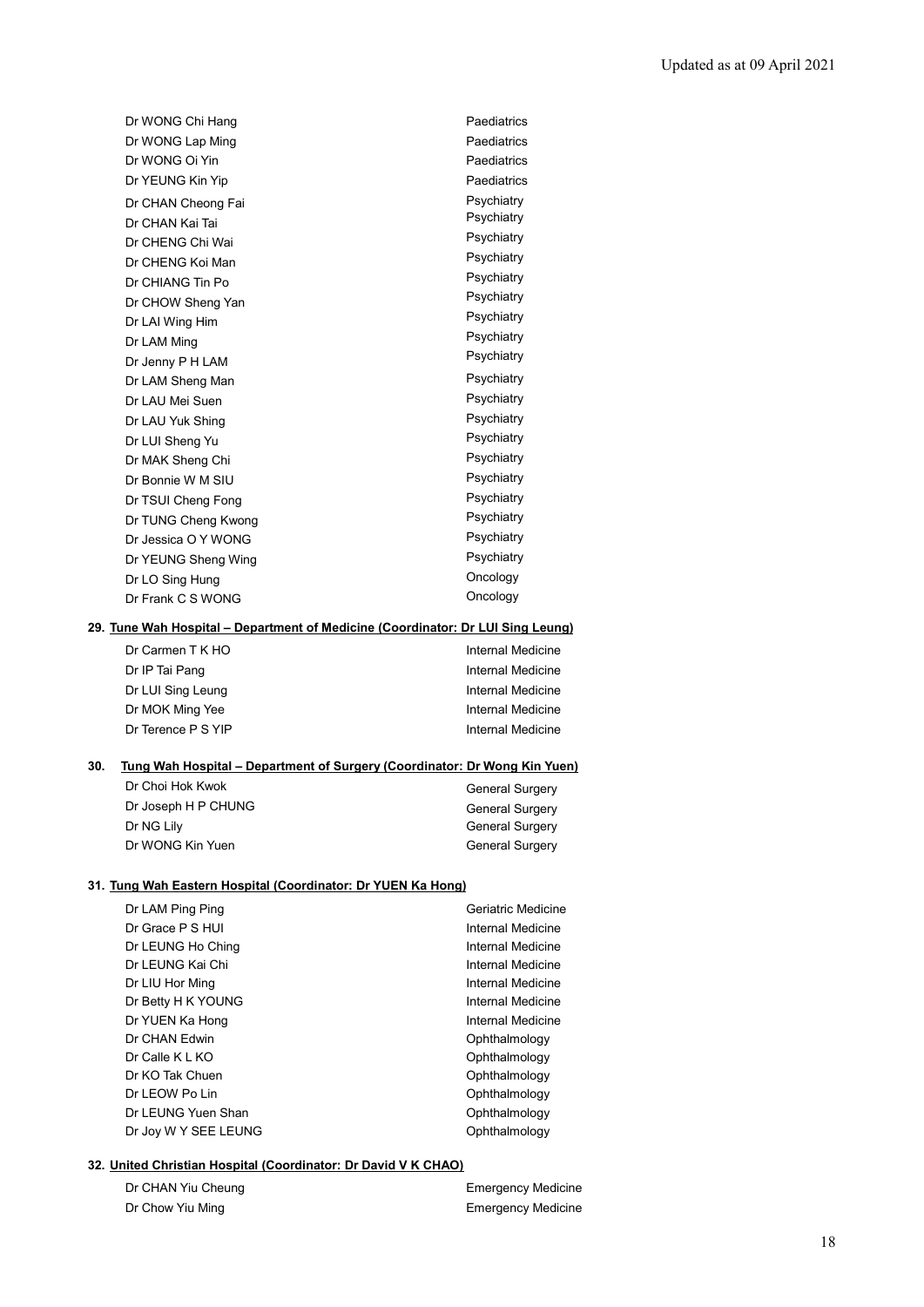Dr LAM Kin Kwan **Emergency Medicine** Dr Herman K H LEE **Example 2018** Emergency Medicine Dr LI Kai Ming **Emergency Medicine** Dr NG Hon Wah Emergency Medicine Dr Andy Y B TAM Emergency Medicine Dr TANG Ho Ming **Emergency Medicine** Dr TING Soo Moi **Emergency Medicine** Dr Sharon W W CHAN General Surgery Dr CHOW Tam Lin General Surgery Dr Henry K M JOENG General Surgery Dr LAW Siu King General Surgery Dr SO Hing Shing General Surgery Dr TAM Tak Lap General Surgery Dr TSE Pui Ying General Surgery Dr Arthur H W WU General Surgery Dr HUI Kwok Fai **Medicine and Geriatrics** Medicine and Geriatrics Dr Grace Y W KAM Medicine and Geriatrics Dr LAM Po Tin **Dr LAM Po Tin** Medicine and Geriatrics Dr LIN Shek Ying **Medicine** and Geriatrics Dr NG Woon Leung Medicine and Geriatrics Dr Edmund K Y SHA Medicine and Geriatrics Dr SIM Tiong Chee Medicine and Geriatrics Dr Engene Y K TSO **Medicine and Geriatrics** Medicine and Geriatrics Dr Sunny S H WONG Medicine and Geriatrics Dr YIM Ting Kwan Medicine and Geriatrics Dr Edith O L CHENG **Obstetrics & Gynaecology** Dr GO Wing Wa **Obstetrics & Gynaecology** Dr KONG Choi Wah **Obstetrics & Gynaecology** Dr LAM Wai Cheung **Dr LAM Wai Cheung Obstetrics & Gynaecology** Dr William W K TO **Dr William W K TO** Dr AU Ka Hong **Ophthalmology Ophthalmology** Dr Tracy H T LAI Ophthalmology **Dr Charles S L LAU Contract Contract Contract Contract Contract Contract Contract Contract Contract Contract Contract Contract Contract Contract Contract Contract Contract Contract Contract Contract Contract Contract Cont** Dr Brian C T LI Ophthalmology Dr Kenneth K W LI **Dr Kenneth K W LI** Dr Candice C H LIU Ophthalmology Dr MAK Shiu Ting **Ophthalmology** Dr TANG Hoi Yau **Ophthalmology** Dr Emily W H TANG Ophthalmology Dr Nelson K F YIP **Ophthalmology** Dr ABDULLAH Victor James **Otorhinolaryngology** Dr CHO Hung Wai **Dr CHO Hung Wai** Christian Mateur Christian Mateur Christian Otorhinolaryngology Dr HO Yee Man **Otorhinolaryngology** Dr Wendy M Y Kwan **Otorhinolaryngology Otorhinolaryngology** 

Dr CHIU Chi Kit **Orthopaedics & Traumatology** Dr Esther C S Chow Orthopaedics & Traumatology Dr HSU Yung Chak **Orthopaedics & Traumatology** Dr HUI Ching Lik **Dr HUI Ching Lik** Orthopaedics & Traumatology Dr KWOK Sin To **Orthopaedics & Traumatology** Dr Edwin K H LAM **Dr Edwin K H LAM** Orthopaedics & Traumatology Dr LAU Ka Chi Orthopaedics & Traumatology Dr Michelle S Y LEE **Orthopaedics & Traumatology** Dr LI Hak Suen **Dr Li Hak Suen** Controller Controller Controller Controller Controller Controller Controller Controller Controller Controller Controller Controller Controller Controller Controller Controller Controller Con Dr LOK Lin Wing **Orthopaedics & Traumatology** Dr Sammy N T MAK **Dr Sammy N T MAK Orthopaedics & Traumatology** Dr Raymond N M WONG **Orthopaedics & Traumatology**